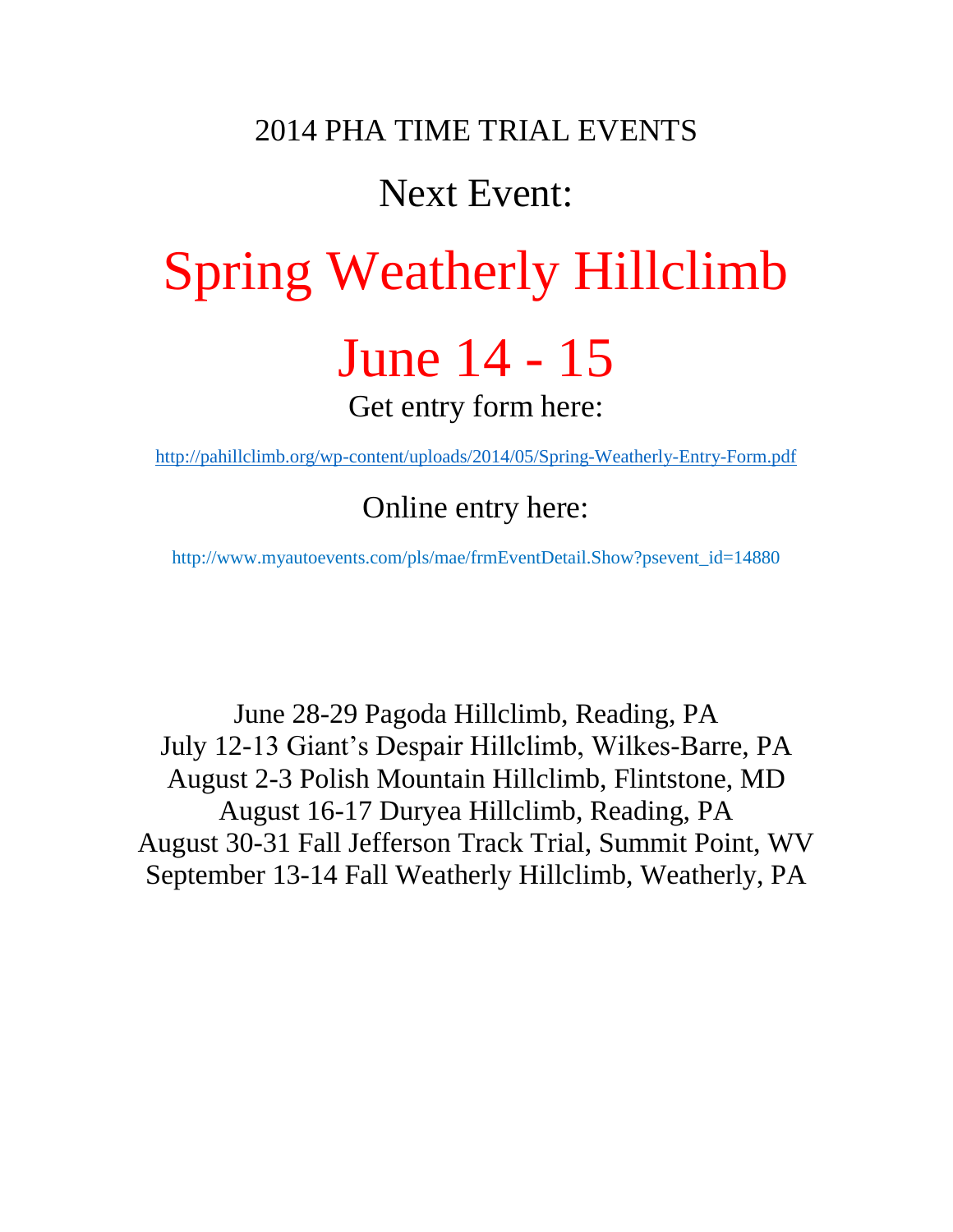#### **Jefferson Circuit**

**CW Records**

| <b>CLASS</b>                          | TIME             | <b>NAME</b>                     | CAR                    | <b>YEAR</b>  |
|---------------------------------------|------------------|---------------------------------|------------------------|--------------|
| Course Record                         | 44.864           | Darryl Danko                    | Lola                   | 2007         |
| <b>American Sedan</b>                 | 57.211           | Brian Halecki                   | 87 Camaro              | 2014         |
| Showroom Stock B                      |                  | No Record                       |                        |              |
| Showroom Stock C                      | 62.747           | Joel Lipperini                  | Neon                   | 1999         |
| <b>Improved Touring A</b>             | 61.563           | Matt Rowe                       | Plymouth Neon          | 2012         |
| <b>Improved Touring B</b>             | 63.752           | Steve DeTurck                   | VW GTi                 | 2011         |
| <b>Improved Touring C</b>             | 64.504           | Glenn Hoffman                   | <b>VW Scirroco</b>     | 2014         |
| <b>Improved Touring E</b>             | 56.855           | <b>Bill Miller</b>              | Audi S4                | 2006         |
| <b>Improved Touring S</b>             | 60.677           | Matt Herd                       | 89 BMW 325i            | 2013         |
| Super Street Prepared                 |                  | No Record                       |                        |              |
| A Street Prepared                     | 58.574           | Dennis Fink                     | Corvette               | 2003         |
| <b>B</b> Street Prepared              | 58.204           | Jerry Hartman                   | Mustang                | 1999         |
| C Street Prepared                     | 58.583           | James Pettinato                 | BMW M3                 | 2000         |
| <b>D</b> Street Prepared              | 60.361           | <b>Vincent Wieczorek</b>        | 98 Acura Integra GSR   | 2014         |
| <b>E</b> Street Prepared              | 58.415           | <b>Michael Robinson</b>         | 98 Camaro              | 2014         |
| <b>F</b> Street Prepared              | 62.315           | <b>Dave Merritt</b>             | <b>VW Rabbit</b>       | 2014         |
| Street Mod                            | 55.167           | Jeremy Deitzel                  | Mitsubishi Evo         | 2009         |
| <b>Super Street Mod</b>               | 55.553           | Dan Reed                        | Corvette               | 2014         |
| Street Mod F                          | 59.891           | Hunter Huffman                  | 90 Honda Civic Si      | 2011         |
| <b>SPEC MIATA</b>                     | 62.444           | <b>Ken Gillette</b>             | 00 Miata               | 2014         |
| $GT-1$                                | 57.495           | William Weaver                  | Robyn Cobra            | 2001         |
| $GT-2$                                | 57.762           | Lucas Miller                    | Sunbeam Tiger          | 2002         |
| $GT-3$                                | 54.470           | Tim Stephens                    | Toyota MR2             | 2004         |
| <b>GT LITE</b>                        | 61.658           | <b>Bob Oswald SR</b>            | VW Bug                 | 2005         |
| E Production                          | 59.425           | Dave Yeager                     | VW Rabbit              | 2000         |
| F Production                          | 59.792           | JC Sevier                       | AH Sprite              | 2002         |
| G Production                          | 61.145           | JC Sevier                       | AH Sprite              | 2008         |
| H Production                          | 61.642           | JC Sevier                       | AH Sprite              | 2009         |
| Super Production O                    | 59.907           | Gordon Wise                     | Mazda RX-7<br>VW       | 2010         |
| Super Production U<br>Super Touring O | 59.822           | Robert Oswald Sr<br>Andrew Mull | Suubaru Sti            | 2012<br>2012 |
| <b>Super Touring U</b>                | 62.137           | Alan Lesher                     |                        |              |
| A Sports Racer                        | 59.379<br>55.573 | Jim Oswald                      | 05 Dodge Neon<br>Viper | 2014<br>1999 |
| C Sports Racer                        | 49.930           | Bryan Fritzler                  | Fritzer FT3            | 2012         |
| D Sports Racer                        | 48.942           | Bob Gardner                     | Stohr                  | 2010         |
| Formula 500                           | 61.278           | William Kotyk                   | Raptor DE-3            | 2006         |
| Formula V                             | 59.942           | Chris Elwell                    | Womer EV               | 2011         |
| Solo V                                | 56.550           | Bob Oswald Jr                   | Viper                  | 2011         |
| Inex Mod                              | 57.264           | Rod Holtzapple                  | 600 Racing Thunder Roa | 2011         |
| Club Ford                             | 54.998           | Barry Griffith                  | Merlyn                 | 1999         |
| Formula Ford                          | 54.692           | Dave Cutchins                   | Euroswift              | 2008         |
| Formula B                             |                  | No Record                       |                        |              |
| Formula Continental                   | 51.290           | Barry Griffith                  | Swift                  | 2001         |
| Formula Atlantic                      | 51.315           | Darryl Danko                    | Swift DB4              | 2004         |
| Formula Mazda                         | 53.954           | Dave Cutchins                   | Formula Mazda          | 2010         |
| Formula Super V                       | 53.653           | K.J. Taggart                    | Eldon/Tigger           | 2007         |
| Formula S                             | 52.136           | Dave Cutchins                   | 20 Star Cars Formula M | 2011         |
| <b>RALLY</b>                          | 58.453           | <b>Houssam Tarabay</b>          | 06 Mitsubishi Evo IX   | 2014         |
| Special 1                             | 48.625           | George Bowland                  | <b>BBR</b> Shark       | 2008         |
| Special 2                             | 54.593           | Morgan Wilson                   | 82 Mazda Bandit Open   | 2011         |
| Special 3                             | 44.864           | Darryl Danko                    | Lola                   | 2007         |
| Vintage 1                             | 59.368           | <b>Warren Schiff</b>            | 62 Lotus 7             | 2014         |
| Vintage 2                             | 64.812           | Jay Kennedy                     | Porsche 911            | 2008         |
| Vintage 3                             | 74.512           | Tom Hartman                     | Beach mk 5             | 2005         |
| Historic 1                            | 60.448           | Rich Rock                       | TVR Vixen              | 2008         |
| Historic 2                            | 58.389           | Richard Good                    | Triumph TR6            | 2012         |
| Historic 3                            | 53.909           | Darryl Danko                    | Guerney Eagle          | 2010         |
| Historic 4                            | 64.834           | Ian Wagner                      | 69 AH Sprite           | 2014         |
| Touring 1                             | 55.042           | <b>Mark Salvesen</b>            | Corvette               | 2014         |
| Prototype 1                           | 50.213           | <b>Bob Gardner</b>              | 06 Stohr WF-1          | 2014         |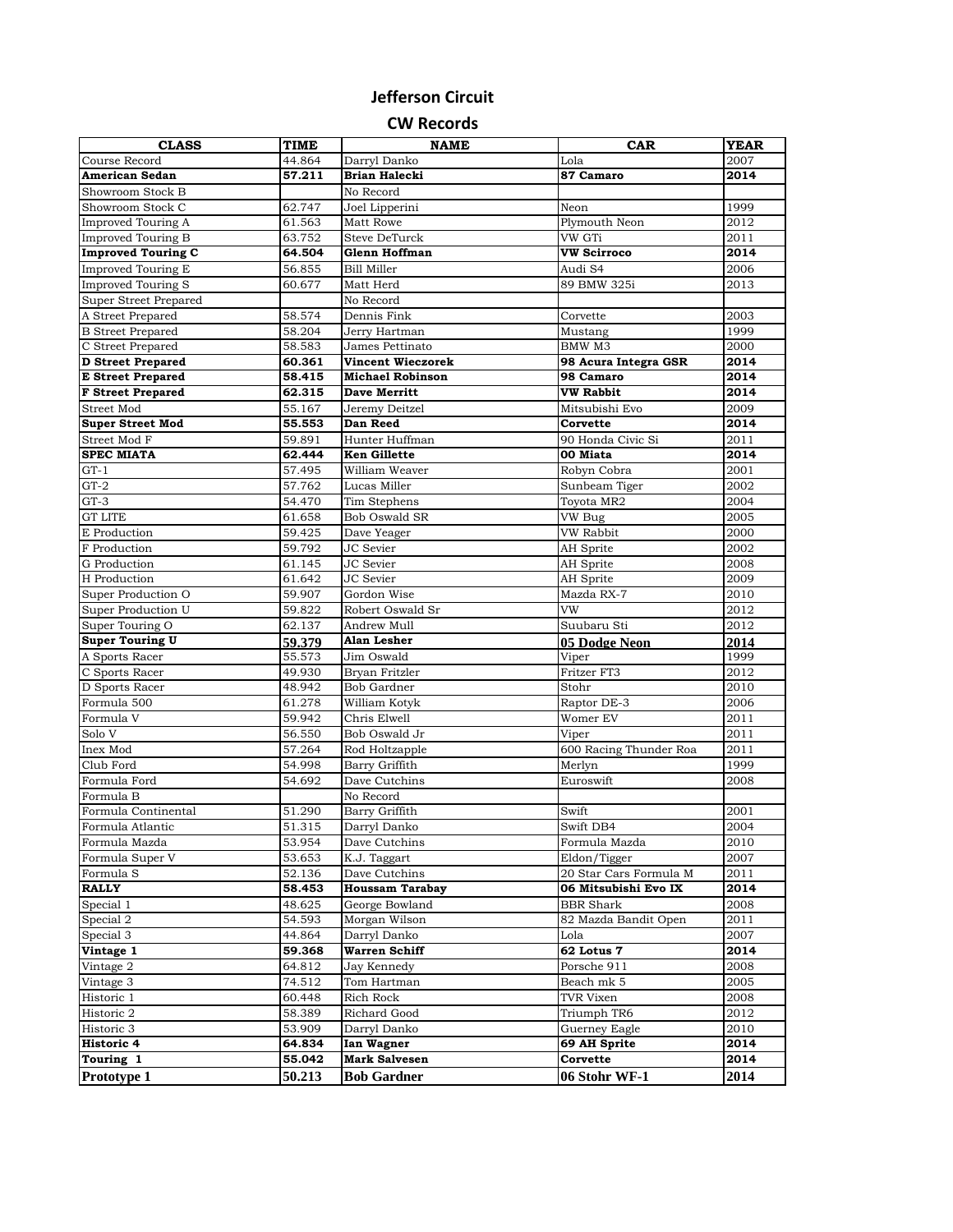### **Drivers Who Broke Records**

| <b>ABBR</b>    | <b>CLASS</b>             | <b>Time</b> | <b>NAME</b>        | <b>CAR</b>           | Year | <b>Name</b>       | <b>Raw Time</b> |
|----------------|--------------------------|-------------|--------------------|----------------------|------|-------------------|-----------------|
| AS             | American Sedan           | 57.680      | Brian Licklider    | <b>Mustang GT</b>    | 2008 | Brian Halecki     | 57.211          |
| <b>ITC</b>     | Improved Touring C       | 64.689      | Neil Deve          | <b>VW Scirroco</b>   | 2006 | Glenn Hoffman     | 64.504          |
| <b>DSP</b>     | D Street Prepared        | 62.264      | Vincent Wieczorek  | 98 Acura Integra GSR | 2013 | Vincent Weiczorek | 60.361          |
| <b>ESP</b>     | <b>E Street Prepared</b> | 58.800      | Michael Robinson   | 98 Camaro            | 2013 | Michael Robinson  | 58.415          |
| <b>FSP</b>     | F Street Prepared        | 62.441      | Dave Merritt       | <b>VW Rabbit</b>     | 2011 | Dave Merritt      | 62.315          |
| <b>SSM</b>     | Super Street Mod         | 57.477      | Dan Reed           | Corvette             | 2012 | Dan Reed          | 55.553          |
| <b>SMIA</b>    | <b>SPEC MIATA</b>        | 62.598      | David Black        | Miata                | 2006 | Ken Gillette      | 62.444          |
| <b>STU</b>     | Super Touring U          | 999.999     | No Record          |                      |      | Alan Lesher       | 59.379          |
| <b>RALLY</b>   | RALLY                    | 62.664      | Keith Kennedy      | 93 Subaru Impreza    | 2013 | Houssam Tarabay   | 58.453          |
| V <sub>1</sub> | Vintage 1                | 61.383      | John Hamilton      | Volvo                | 2001 | Warren Schiff     | 59.368          |
| H <sub>4</sub> | Historic 4               | 68.426      | Tom Knorr          | AH Sprite            | 2010 | lan Wagner        | 64.834          |
| <b>T1</b>      | Touring 1                | 59.079      | Tony Gegely        | Corvette             | 2001 | Mark Salvesen     | 55.042          |
| T1             | Touring 1                | 59.079      | <b>Tony Gegely</b> | Corvette             | 2001 | Raymond Kochin    | 58.579          |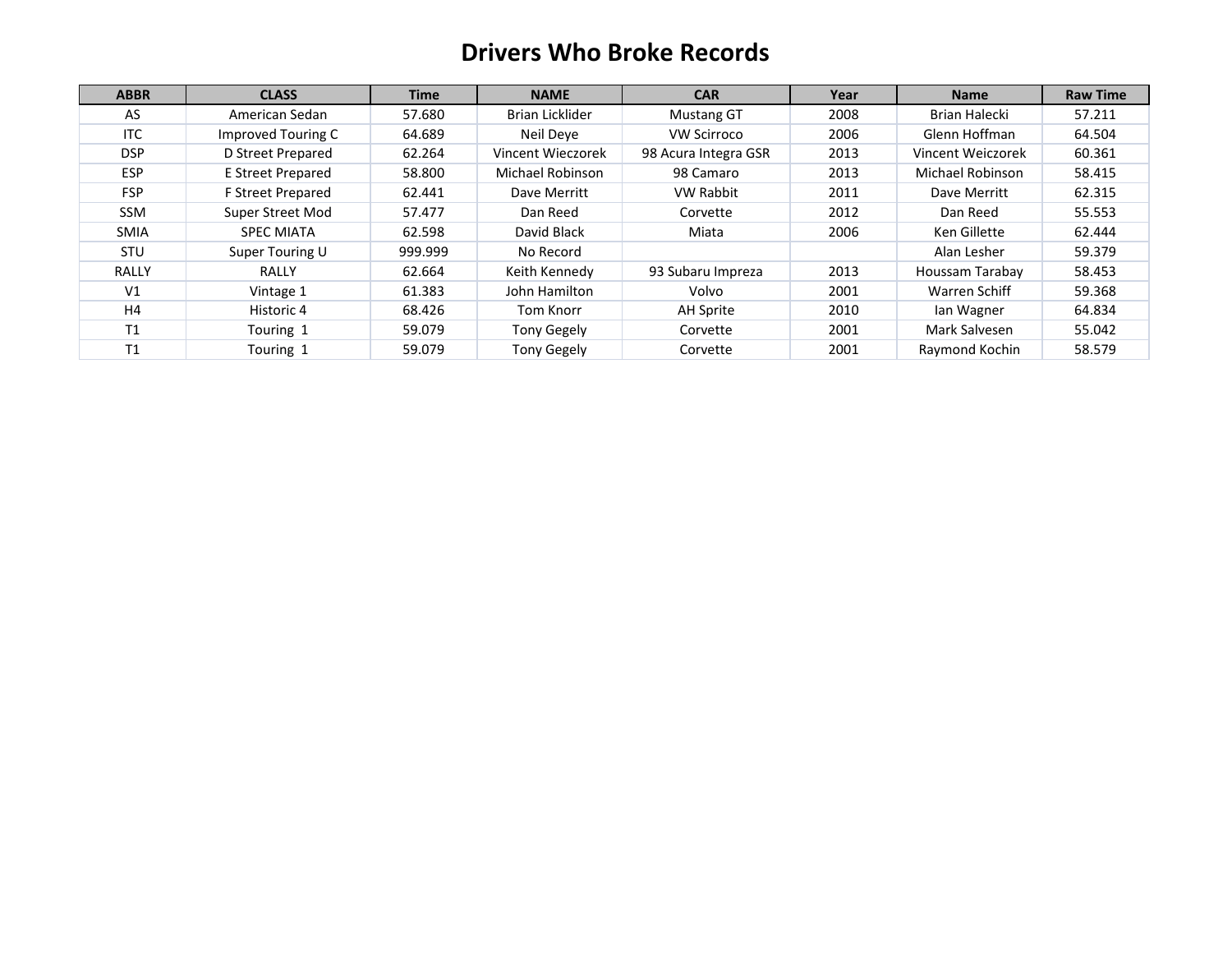

**Blue Mountain Region SCCA Final Results 2013 Spring Jefferson TT - Sun 05-25-2014 May 24-25, 2014 Total with Times: 64**



| <b>American Sedan</b>     |     |                   |        |                       |                     |            | <b>Best</b> |
|---------------------------|-----|-------------------|--------|-----------------------|---------------------|------------|-------------|
| 1 A5                      |     | 42 Brian Halecki  |        |                       | 87 Chevrolet Camaro |            | 57.211      |
|                           | Sat | 61.211            | 59.248 | 59.434                | 58.330              | <b>DNF</b> |             |
|                           |     | 60.484            | 59.272 | 58.500                | 59.471              | 58.020     |             |
|                           |     | 58.115            |        |                       |                     |            |             |
|                           | Sun | 60.638            | 58.643 | 58.100                | 58.269              | 57.375     |             |
|                           |     | 57.211            |        |                       |                     |            |             |
| <b>Improved Touring C</b> |     |                   |        |                       |                     |            | <b>Best</b> |
| 1 ITC                     |     | 77 Glenn Hoffman  |        | <b>75 VW Scirocco</b> |                     |            | 64.504      |
|                           | Sat | 78.345            | 74.059 | 70.476                | 69.025              | 66.752     |             |
|                           |     | 68.749            | 70.873 | 67.420                | 65.823              |            |             |
|                           | Sun | 77.382            | 70.851 | 67.731                | 73.872              | 66.852     |             |
|                           |     | 66.644            | 69.636 | 66.323                | 65.865              | 72.290     |             |
|                           |     | 65.806            | 67.119 | 72.836                | 64.504              | 65.448     |             |
| <b>Improved Touring S</b> |     |                   |        |                       |                     |            | <b>Best</b> |
| 1 ITS                     |     | 3 Dale Witman     |        | 85 Mazda RX7          |                     |            | 62.126      |
|                           | Sat | 68.228            | 65.363 | 63.777                | 62.686              | 62.126     | $[-]0.695$  |
|                           |     | 62.161            | 62.973 | 62.418                | 62.633              |            |             |
|                           | Sun | 63.587            | 62.634 | 62.675                | 64.540              |            |             |
|                           |     | 62.939            | 62.901 | 64.370                | 62.911              | 63.824     |             |
| 2 ITS                     |     | 103 George Witman |        | 85 Mazda RX7          |                     |            | 62.821      |
|                           | Sat | 69.369            | 65.907 | 65.858                | 68.645              | 67.497     | 0.695       |
|                           |     | 65.931            |        |                       |                     |            |             |
|                           | Sun | 68.087            | 65.235 | 64.943                | 64.161              | 63.762     |             |
|                           |     | 62.821            | 64.919 | 64.348                | 64.008              |            |             |
| <b>Improved Touring E</b> |     |                   |        |                       |                     |            | <b>Best</b> |
| 1 ITE                     |     | 10 Eric Hulshart  |        | 01 Audi               |                     |            | 58.131      |
|                           | Sat | 61.603            | 61.554 | 60.533                | 60.088              | 60.247     |             |
|                           |     | 59.559            | 60.038 | 59.830                | 59.887              | 59.412     |             |
|                           |     | 58.131            | 59.210 |                       |                     |            |             |
|                           | Sun | 59.256            | 59.463 | 59.479                | 59.169              | 58.271     |             |
|                           |     | 58.251            | 59.797 | 58.755                | 58.637              |            |             |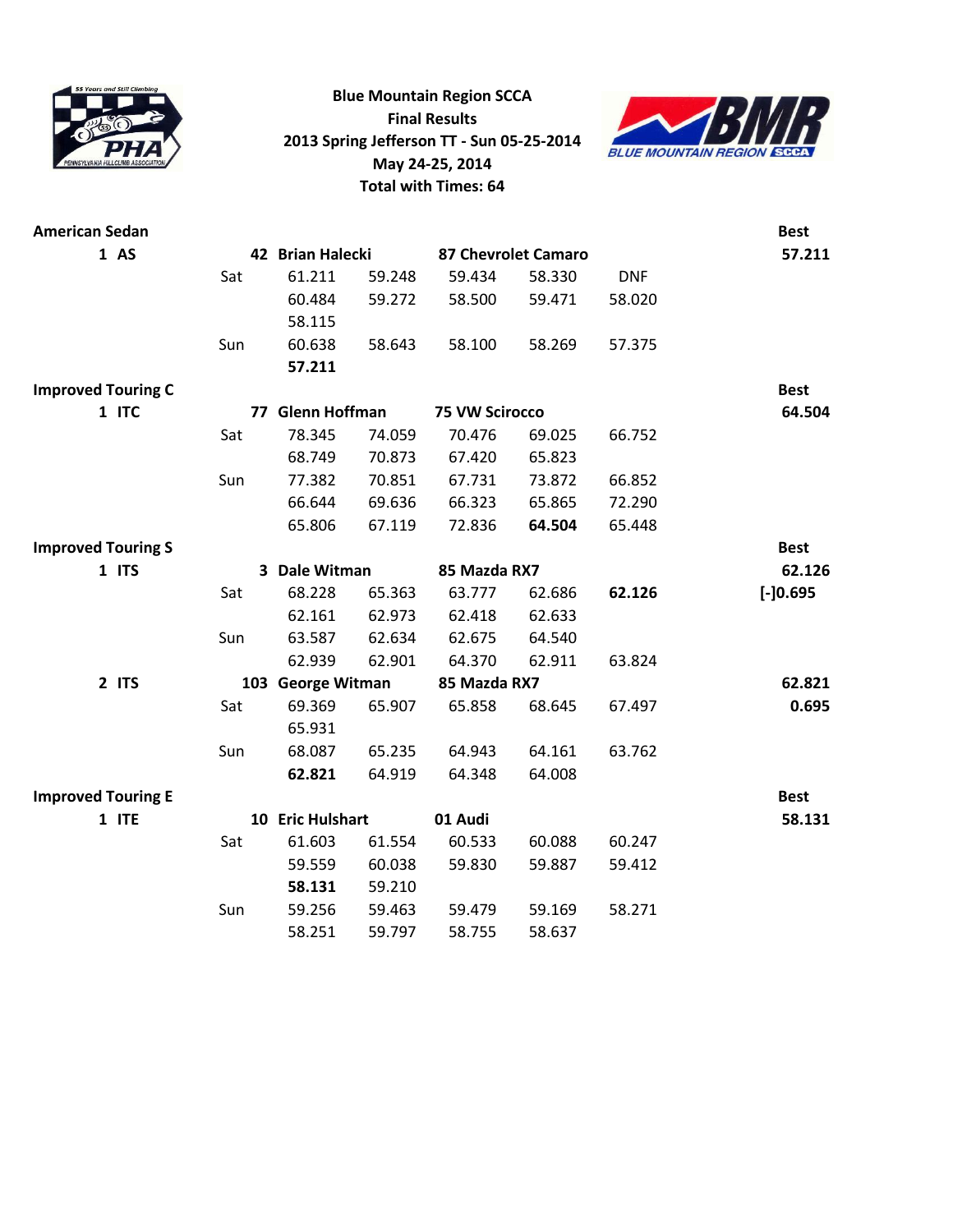| <b>B Street Prepared</b> |     |                      |        |                |                      |        | <b>Best</b> |
|--------------------------|-----|----------------------|--------|----------------|----------------------|--------|-------------|
| 1 BSP                    |     | 307 Robert Daley     |        | 03 Honda S2000 |                      |        | 63.162      |
|                          | Sat | 71.001               | 68.516 | 67.651         | 67.083               | 66.000 | $[-]1.544$  |
|                          |     | 66.902               | 67.424 | 67.156         | 66.592               |        |             |
|                          | Sun | 66.104               | 64.248 | 63.559         | 64.205               | 63.162 |             |
|                          |     | 64.087               | 64.654 | 63.948         | 64.449               | 63.757 |             |
|                          |     | 63.669               | 63.570 |                |                      |        |             |
| 2 BSP                    |     | 707 Michael Daley    |        | 03 Honda S2000 |                      |        | 64.706      |
|                          | Sat | 69.820               | 67.902 | 68.161         | 67.875               | 66.954 | 1.544       |
|                          |     | 66.127               | 67.223 | 66.977         | 66.921               |        |             |
|                          | Sun | 66.377               | 65.790 | 65.380         | 66.068               | 65.450 |             |
|                          |     | 64.706               | 66.034 | 65.273         | 65.197               | 65.450 |             |
|                          |     | 65.358               | 64.991 |                |                      |        |             |
| <b>C Street Prepared</b> |     |                      |        |                |                      |        | <b>Best</b> |
| 1 CSP                    |     | 86 Keith Gerhard     |        | 00 Mazda Miata |                      |        | 62.947      |
|                          | Sat | 64.480               | 63.176 | 63.264         | 64.319               | 63.100 |             |
|                          |     | 62.947               | 63.994 | 63.450         | 63.784               |        |             |
|                          | Sun | <b>DNS</b>           |        |                |                      |        |             |
| <b>D Street Prepared</b> |     |                      |        |                |                      |        | <b>Best</b> |
| 1 DSP                    |     | 63 Vincent Wieczorek |        |                | 98 Acura Integra GSR |        | 60.361      |
|                          | Sat | 64.656               | 61.377 | 60.828         | 61.741               | 61.164 | $[-]2.300$  |
|                          |     | 65.447               | 62.145 | 61.556         | 61.125               |        |             |
|                          | Sun | 62.050               | 60.382 | 60.736         | 62.466               | 60.725 |             |
|                          |     | 60.564               | 61.103 | 61.100         | 60.459               | 61.350 |             |
|                          |     | 61.641               | 60.640 | 61.463         | 60.570               | 60.918 |             |
|                          |     | 60.361               | 60.849 | 60.647         |                      |        |             |
| 2 DSP                    |     | 89 David Hoppe       |        | 92 BMW 325i    |                      |        | 62.661      |
|                          | Sat | 67.272               | 65.782 | 65.417         | 66.055               | 65.311 | 2.300       |
|                          |     | 64.215               | 65.620 | 64.188         | 63.382               | 66.902 |             |
|                          |     | 64.694               | 64.501 |                |                      |        |             |
|                          | Sun | 66.155               | 65.970 | 63.984         | 65.628               | 63.801 |             |
|                          |     | 63.452               | 64.798 | 64.151         | 63.726               | 65.228 |             |
|                          |     | 63.459               | 63.153 | 63.801         | 63.539               | 62.661 |             |
|                          |     | 64.148               | 63.716 | 63.681         |                      |        |             |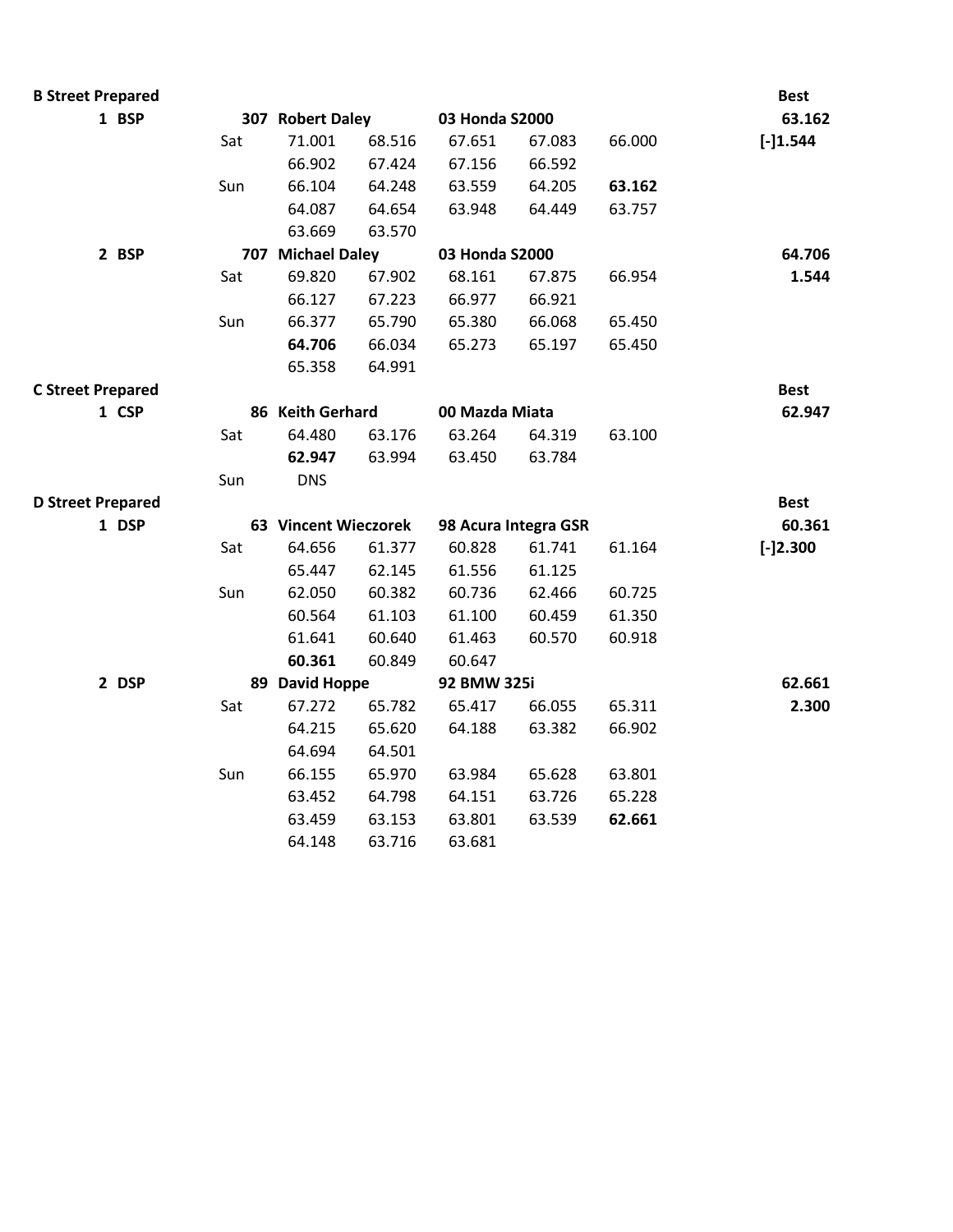| <b>E Street Prepared</b> |           |                         |        |                 |                       |        | <b>Best</b> |
|--------------------------|-----------|-------------------------|--------|-----------------|-----------------------|--------|-------------|
| 1 ESP                    |           | 19 Michael Robinson     |        | 99 Chevy Camaro |                       |        | 58.415      |
|                          | Sat       | 62.469                  | 60.771 | 60.136          | 60.294                | 59.691 | $[-]0.559$  |
|                          |           | 59.201                  | 59.786 | 59.498          | 59.179                | 58.415 |             |
|                          |           | 58.494                  | 58.844 |                 |                       |        |             |
|                          | Sun       | 60.781                  | 60.449 | 59.405          | 60.507                | 59.610 |             |
|                          |           | 59.072                  | 59.715 | 59.550          | 59.346                | 60.089 |             |
|                          |           | 59.247                  | 59.070 | 58.961          | 59.301                | 59.503 |             |
|                          |           | 59.939                  | 59.325 | 59.615          |                       |        |             |
| 2 ESP                    | <b>B4</b> | <b>Gibby Bozicevich</b> |        | 99 Camaro Z-28  |                       |        | 58.974      |
|                          | Sat       | 65.641                  | 63.864 | 62.946          | 61.863                | 62.402 | 0.559       |
|                          |           | 62.068                  | 63.540 | 63.546          | 63.750                | 61.529 |             |
|                          |           | 63.567                  | 64.030 |                 |                       |        |             |
|                          | Sun       | 64.648                  | 62.952 | 62.355          | 60.307                | 59.142 |             |
|                          |           | 58.974                  | 59.131 | 60.620          | 60.210                | 59.792 |             |
|                          |           | 59.804                  | 60.652 | 59.382          | 59.587                | 59.165 |             |
|                          |           | 59.772                  | 59.678 | 60.173          |                       |        |             |
| 3 ESP                    | L8        | <b>Kris Reid</b>        |        | 99 Chevy Z28    |                       |        | 59.317      |
|                          | Sat       | 67.021                  | 64.111 | 63.271          | 62.906                | 61.772 | 0.343       |
|                          |           | 61.157                  | 63.415 | 61.112          | 61.478                | 63.022 |             |
|                          |           | 62.567                  | 60.758 |                 |                       |        |             |
|                          | Sun       | 63.058                  | 61.306 | 61.919          | 60.923                | 60.165 |             |
|                          |           | 59.695                  | 61.538 | 60.668          | 59.959                | 60.528 |             |
|                          |           | 59.317                  | 60.378 | 60.349          | 60.461                | 60.046 |             |
|                          |           | 60.617                  | 60.898 | 60.637          |                       |        |             |
| 4 ESP                    |           | 932 James Nauman        |        |                 | 05 Subaru Impreza WRX |        | 61.118      |
|                          | Sat       | 65.427                  | 63.270 | 63.690          | 63.038                | 62.589 | 1.801       |
|                          |           | 62.626                  | 63.154 | 63.120          | 63.013                |        |             |
|                          | Sun       | 62.739                  | 62.848 | 63.159          | 62.107                | 61.118 |             |
|                          |           | 61.431                  | 62.695 | 61.619          | 62.432                |        |             |
| 5 ESP                    |           | 4 Dennis Williams       |        |                 | 98 Mercedes C43 Amg   |        | 62.559      |
|                          | Sat       | 62.841                  | 62.559 | 63.532          | 63.150                | 63.289 | 1.441       |
|                          |           | 63.548                  | 62.665 | 62.642          | 64.084                | 63.183 |             |
|                          |           | 63.128                  | 63.716 |                 |                       |        |             |
|                          | Sun       | 63.061                  | 63.025 | 62.747          | 63.672                | 63.535 |             |
|                          |           | 62.916                  | 64.509 | 64.456          | 66.352                | 64.516 |             |
|                          |           | 66.128                  | 63.647 |                 |                       |        |             |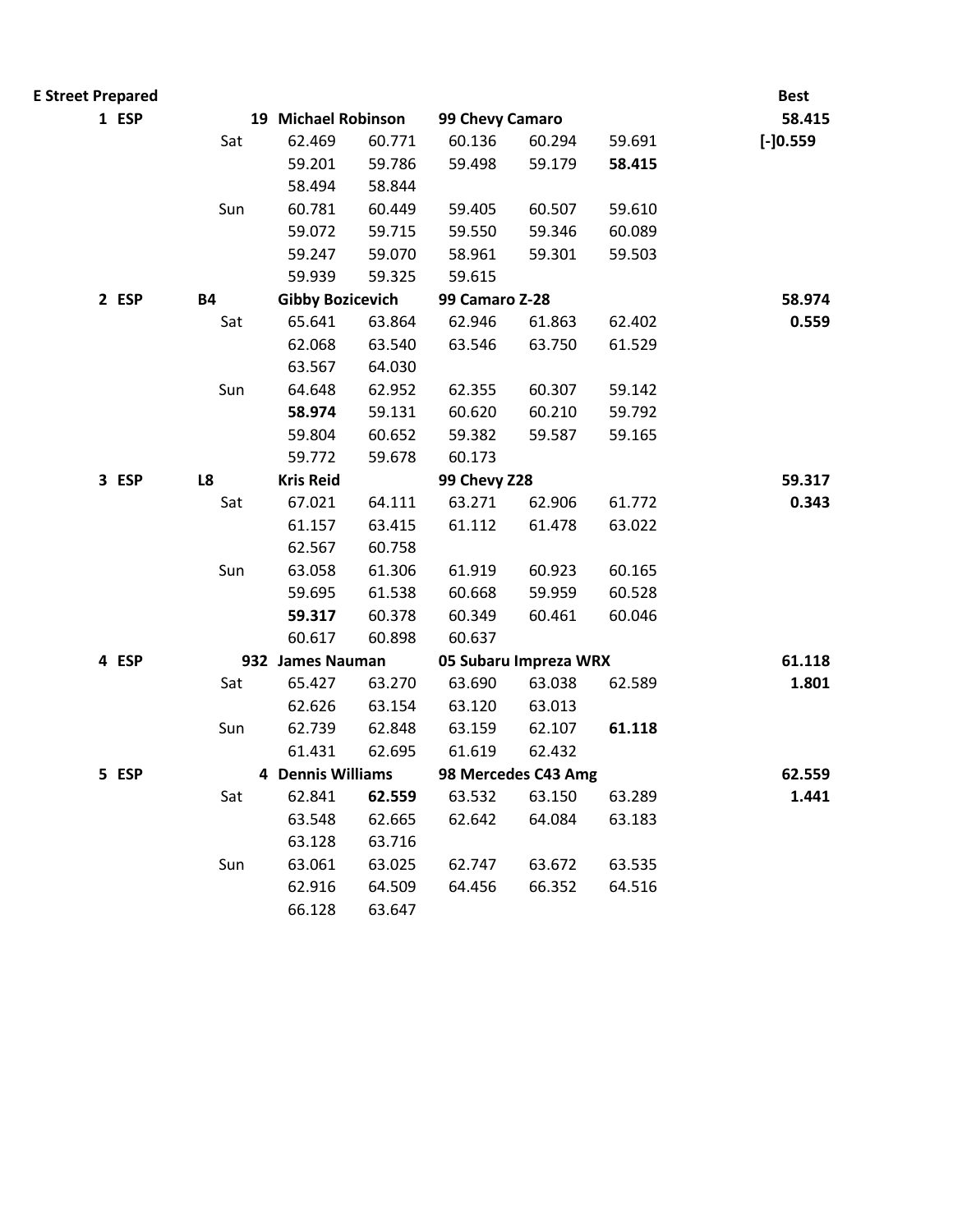| <b>F Street Prepared</b> |         |     |                           |        |                            |                            |        | <b>Best</b>  |
|--------------------------|---------|-----|---------------------------|--------|----------------------------|----------------------------|--------|--------------|
|                          | 1 FSP   |     | 73 Dave Merritt           |        | 07 VW Rabbit               |                            |        | 62.315       |
|                          |         | Sat | 64.298                    | 62.315 | 62.470                     | 62.995                     | 62.765 | $[-] 6.032]$ |
|                          |         |     | 62.416                    |        |                            |                            |        |              |
|                          |         | Sun | 62.927                    | 62.948 | 63.216                     |                            |        |              |
|                          | 2 FSP   |     | 75 Donald DeHart          |        | 98 Dodge Neon              |                            |        | 68.347       |
|                          |         | Sat | 77.001                    | 72.387 | 73.899                     | 69.051                     | 68.511 | 6.032        |
|                          |         |     | 69.510                    | 70.445 | 68.779                     | 68.876                     | 70.064 |              |
|                          |         |     | 69.226                    | 69.471 |                            |                            |        |              |
|                          |         | Sun | 73.314                    | 71.170 | 69.680                     | 70.826                     | 68.347 |              |
|                          |         |     | 69.795                    | 71.070 | 69.499                     | 68.621                     |        |              |
| $GT-3$                   |         |     |                           |        |                            |                            |        | <b>Best</b>  |
|                          | 1 GT3   |     | 57 Grace Huntzinger       |        | 86 VW Scirocco             |                            |        | 64.506       |
|                          |         | Sat | 73.625                    | 69.340 | 70.420                     | 69.651                     | 68.503 |              |
|                          |         |     | 69.455                    | 68.206 | 67.072                     | 66.936                     |        |              |
|                          |         | Sun | 70.193                    | 67.178 | 66.080                     | 66.236                     | 65.685 |              |
|                          |         |     | 65.714                    | 66.687 | 65.204                     | 64.506                     | 65.984 |              |
|                          |         |     | 66.235                    | 65.404 | 66.501                     | 66.467                     | 67.453 |              |
|                          |         |     | 66.857                    | 65.597 | 64.891                     | 66.167                     | 65.149 |              |
|                          |         |     | 64.588                    |        |                            |                            |        |              |
| <b>H</b> Production      |         |     |                           |        |                            |                            |        | <b>Best</b>  |
|                          | 1 HP    |     | 74 David Dill             |        | <b>64 Triumph Spitfire</b> |                            |        | 68.957       |
|                          |         | Sat | 70.683                    | 68.957 | 69.360                     |                            |        | $[-]1.282$   |
|                          |         | Sun | <b>DNS</b>                |        |                            |                            |        |              |
|                          | $2$ HP  |     | 16 James Baran            |        | 63 MG Midget               |                            |        | 70.239       |
|                          |         | Sat | 72.220                    | 71.143 | 70.239                     | 80.215                     |        | 1.282        |
|                          |         | Sun | <b>DNS</b>                |        |                            |                            |        |              |
| <b>Spec Miata</b>        |         |     |                           |        |                            |                            |        | <b>Best</b>  |
|                          | 1 SMIA  |     | 25 Ken Gillette           |        | 00 Mazda Miata             |                            |        | 62.444       |
|                          |         | Sat | 71.003                    | 68.670 | 66.971                     | 68.106                     | 65.673 |              |
|                          |         |     | 64.607                    | 66.586 | 64.563                     | 63.227                     |        |              |
|                          |         | Sun | 67.573                    | 64.395 | 64.372                     | 65.136                     | 63.497 |              |
|                          |         |     | 62.444                    | 64.924 | 64.736                     | 64.057                     | 64.920 |              |
|                          |         |     | 63.908                    | 64.055 | 65.415                     | 63.892                     | 64.087 |              |
|                          |         |     | 65.625                    | 64.558 | 64.615                     |                            |        |              |
| Rally                    |         |     |                           |        |                            |                            |        | <b>Best</b>  |
|                          | 1 RALLY |     | 41 Houssam Tarabay        |        |                            | 06 Mitsubishi evolution IX |        | 58.453       |
|                          |         | Sat | <b>DNF</b>                | 60.266 | 59.017                     | 58.952                     | 60.481 |              |
|                          |         |     | 59.403                    | 59.097 | 58.690                     | 58.453                     | 58.957 |              |
|                          |         | Sun | <b>DNS</b>                |        |                            |                            |        |              |
| <b>Street Mod</b>        |         |     |                           |        |                            |                            |        | <b>Best</b>  |
|                          | 1 SM    |     | 193 Kendrick Giambattista |        |                            | 95 BMW                     |        | 57.471       |
|                          |         | Sat | 63.738                    | 60.067 | 60.638                     | 59.576                     | 57.871 |              |
|                          |         |     | 58.236                    | 58.129 | 57.471                     | 57.873                     |        |              |
|                          |         | Sun | 60.351                    | 57.901 | 58.941                     |                            |        |              |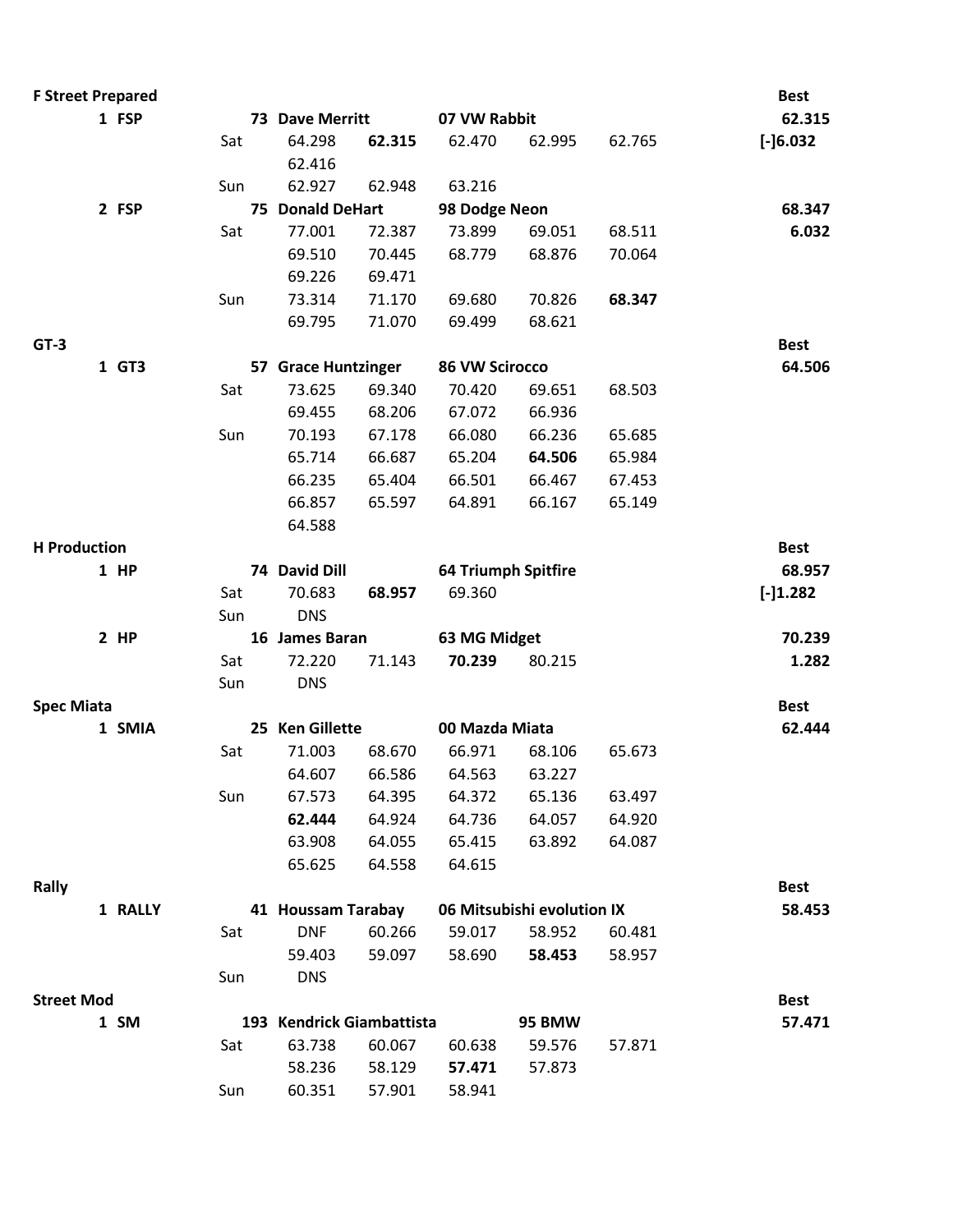| <b>Super Street Mod</b> |     |                     |        |        |                              |        | <b>Best</b> |
|-------------------------|-----|---------------------|--------|--------|------------------------------|--------|-------------|
| 1 SSM                   |     | Dan Reed<br>1       |        |        | <b>86 Chevrolet Corvette</b> |        | 55.553      |
|                         | Sat | 59.094              | 57.676 | 56.761 |                              |        | $[-]3.190$  |
|                         | Sun | 56.350              | 55.836 | 55.553 |                              |        |             |
| 2 SSM                   |     | 91 Adreienne Vrabel |        |        | <b>86 Chevrolet Corvette</b> |        | 58.743      |
|                         | Sat | 67.190              | 62.801 | 61.099 |                              |        | 3.190       |
|                         | Sun | 61.446              | 61.256 | 61.975 | 61.058                       | 60.627 |             |
|                         |     | 59.880              | 59.221 | 58.743 | 59.871                       | 59.897 |             |
|                         |     | 59.101              |        |        |                              |        |             |
|                         |     |                     |        |        |                              |        |             |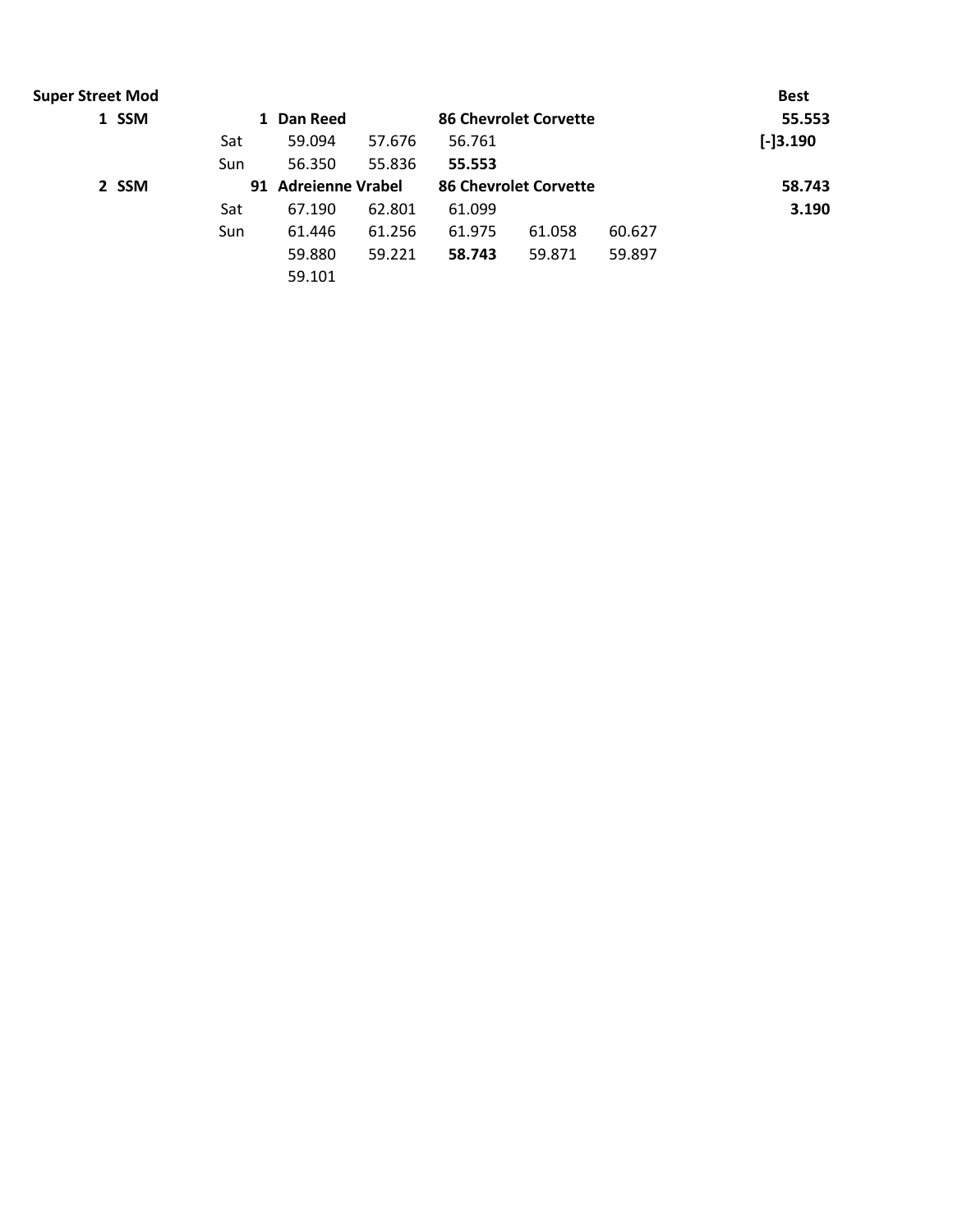| <b>Street Mod FWD</b> |       |     |                     |                  |                  |                  |                  | <b>Best</b> |
|-----------------------|-------|-----|---------------------|------------------|------------------|------------------|------------------|-------------|
|                       | 1 SMF |     | 37 Ray Hollister    |                  | 07 Chevy Cobalt  |                  |                  | 60.391      |
|                       |       | Sat | 68.953              | 64.035           | 62.160           | 65.367           | 62.157           | $[-]1.030$  |
|                       |       |     | 60.391              |                  |                  |                  |                  |             |
|                       |       | Sun | <b>DNS</b>          |                  |                  |                  |                  |             |
|                       | 2 SMF |     | 115 Jason Ackerman  |                  | 96 VW GTI        |                  |                  | 61.421      |
|                       |       | Sat | 68.020              | 65.809           | 64.005           | 64.643           | 63.109           | 1.030       |
|                       |       |     | 62.820              | 63.915           | 63.187           | 62.640           | 64.228           |             |
|                       |       |     | 62.666              | 62.629           |                  |                  |                  |             |
|                       |       | Sun | 64.270              | 62.500           | 62.322           | 62.665           | 61.421           |             |
|                       |       |     | 62.793              | 63.566           | 63.302           | 62.601           |                  |             |
|                       | 3 SMF |     | 31 Jeff Henderson   |                  |                  |                  |                  | 62.462      |
|                       |       | Sat | 66.170              | 66.428           | 66.583           | 65.820           | 64.571           | 1.041       |
|                       |       |     | 65.522              | 63.495           | 63.989           | 64.644           | 63.083           |             |
|                       |       |     | 63.393              | 63.347           |                  |                  |                  |             |
|                       |       | Sun | 63.949              | 62.898           | 62.730           | 62.462           | <b>DNF</b>       |             |
|                       |       |     | 63.947              | 63.540           | 63.372           | 63.793           | 62.752           |             |
|                       |       |     | 63.164              | 63.195           |                  |                  |                  |             |
|                       | 4 SMF |     | 511 George Ackerman |                  | 96 VW GTI        |                  |                  | 63.610      |
|                       |       | Sat | 76.401              | 75.090           | 72.000           | 68.314           | 65.494           | 1.148       |
|                       |       |     | 65.817              | 67.423           | 65.478           | 65.679           | 67.534           |             |
|                       |       |     | 65.761              | 64.340           |                  |                  |                  |             |
|                       |       | Sun | 68.077              | 65.079           | 65.022           | 64.400           | 64.352           |             |
|                       |       |     | 63.987              | 64.853           | 63.610           | 63.806           |                  |             |
|                       | 5 SMF |     | 13 Gary Reider      |                  | 86 Saab 900s     |                  |                  | 63.990      |
|                       |       | Sat | 69.854              | 67.921           | 68.390           | 66.972<br>66.026 | 65.014<br>66.701 | 0.380       |
|                       |       |     | 66.252<br>65.061    | 68.623<br>63.990 | 66.214           |                  |                  |             |
|                       |       | Sun | 64.049              | 65.370           | 64.289           | 65.725           | 64.735           |             |
|                       |       |     | 64.896              | 65.365           | 65.101           | 64.719           | 64.598           |             |
|                       |       |     | 65.854              | 65.790           |                  |                  |                  |             |
|                       | 6 SMF |     | 313 Paul Havranek   |                  | 93 Saab 900S     |                  |                  | 65.228      |
|                       |       | Sat | 70.152              | 68.299           | 67.510           | 70.041           | 66.828           | 1.238       |
|                       |       |     | 67.236              | 67.304           | 67.225           | 67.186           | 66.804           |             |
|                       |       |     | 66.690              | 67.514           |                  |                  |                  |             |
|                       |       | Sun | 68.684              | 67.614           | 66.423           | 66.828           | 65.228           |             |
|                       |       |     | 65.241              | 66.038           | 65.500           | 65.605           |                  |             |
|                       | 7 SMF |     | 70 Joe Keech        |                  | 02 Mini Cooper S |                  |                  | 65.518      |
|                       |       | Sat | <b>DNS</b>          |                  |                  |                  |                  | 0.290       |
|                       |       | Sun | 70.308              | 68.572           | 67.979           | 66.282           | 65.518           |             |
|                       |       |     | 65.537              | 68.015           | 66.055           | 66.798           |                  |             |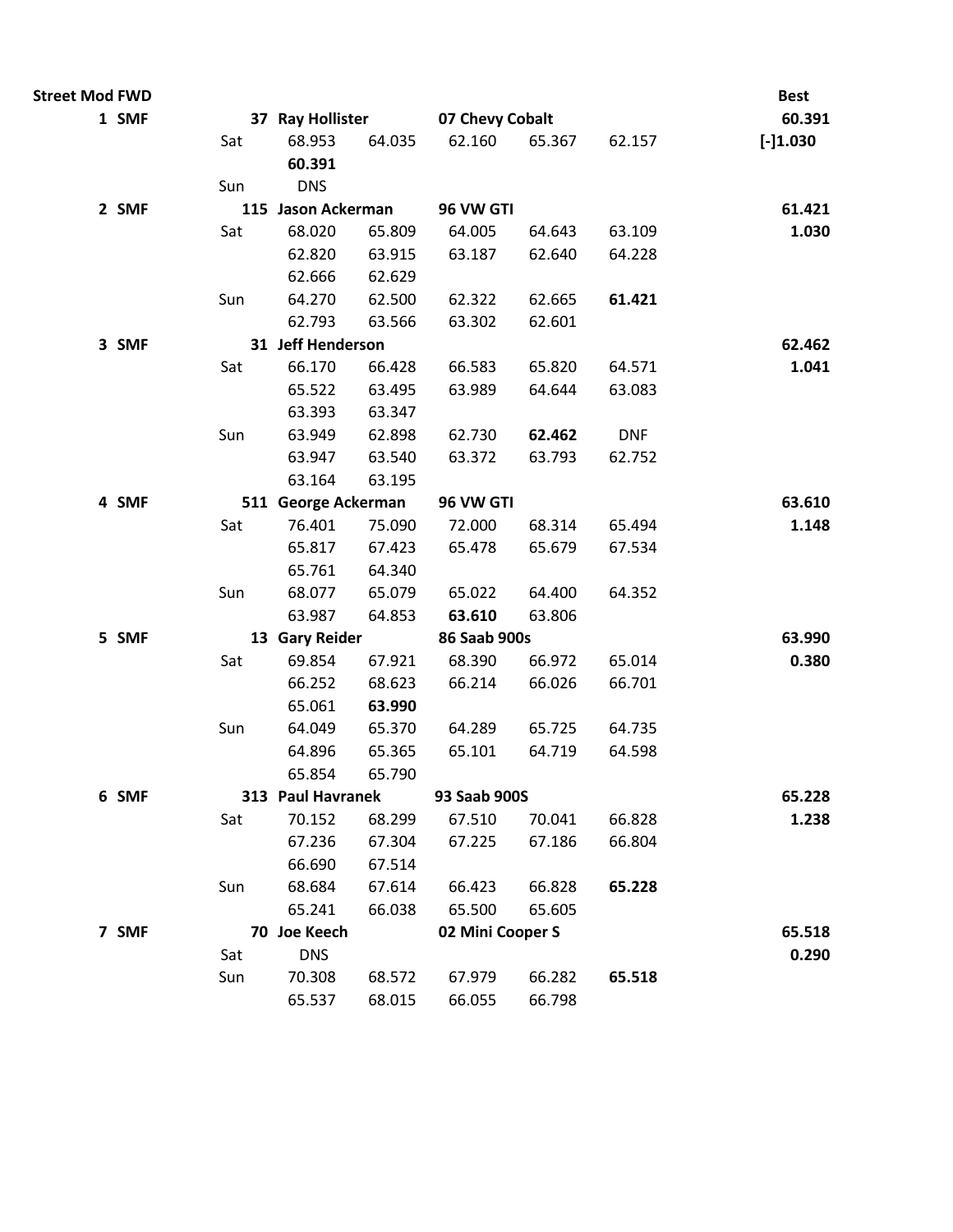| <b>Touring 1</b>           |     |                      |            |                     |            |        | <b>Best</b> |
|----------------------------|-----|----------------------|------------|---------------------|------------|--------|-------------|
| 1 T1                       | 27A | <b>Mark Salvesen</b> |            | Corvette            |            |        | 55.042      |
|                            | Sat | 57.412               | 55.346     | 55.441              | 57.205     | 55.906 | $[-]3.537$  |
|                            |     | 55.306               | 57.628     | 55.777              | 55.042     |        |             |
|                            | Sun | <b>DNS</b>           |            |                     |            |        |             |
| 2 T1                       |     | 101 Raymond Kochin   |            | 93 Chevy Camaro     |            |        | 58.579      |
|                            | Sat | 64.614               | 61.621     | 61.986              | 64.333     | 63.587 | 3.537       |
|                            |     | 62.471               | 60.827     | 59.317              | 60.374     |        |             |
|                            | Sun | 61.604               | 59.639     | 58.713              | 59.957     | 59.219 |             |
|                            |     | 58.579               | 59.606     | 60.157              | 59.759     |        |             |
| 3 T1                       |     | 701 William Hughes   |            | 93 Chevrolet Camaro |            |        | 62.415      |
|                            | Sat | 69.123               | 66.153     | 64.744              | 65.846     | 65.163 | 3.836       |
|                            |     | 64.611               | 66.922     | 66.445              | 65.907     | 63.493 |             |
|                            |     | 63.955               | 62.831     |                     |            |        |             |
|                            | Sun | 63.393               | 62.576     | 62.978              | 62.942     | 63.202 |             |
|                            |     | 62.415               |            |                     |            |        |             |
| <b>Super Touring Under</b> |     |                      |            |                     |            |        | <b>Best</b> |
| 1 STU                      |     | 87 Alan Lesher       |            | 05 Dodge Neon       |            |        | 59.379      |
|                            | Sat | 69.742               | 66.233     | 63.419              | 63.524     | 62.131 |             |
|                            |     | 61.892               | 62.411     | 60.556              | 59.883     |        |             |
|                            | Sun | 68.297               | 65.657     | 62.919              | 62.433     | 59.972 |             |
|                            |     | 59.379               | 61.120     | 61.788              | 60.312     | 61.239 |             |
|                            |     | 59.894               | 60.342     |                     |            |        |             |
| Prototype 1                |     |                      |            |                     |            |        | <b>Best</b> |
| 1 P1                       |     | 4 Bob Gardner        |            | 06 Stohr Wf-1       |            |        | 50.213      |
|                            | Sat | 60.288               | 55.857     | 52.413              | 54.965     | 52.173 | $[-]1.923$  |
|                            |     | 50.426               | 53.421     | 51.713              | 50.906     |        |             |
|                            | Sun | 59.742               | 53.108     | 51.748              | 52.256     | 50.806 |             |
|                            |     | 50.213               | 53.272     | 50.848              | 50.496     | 53.645 |             |
|                            |     | 51.737               | 51.159     |                     |            |        |             |
| 2 P1                       |     | 661 KJ Taggart       |            | 97 Cheetah          |            |        | 52.136      |
|                            | Sat | 56.756               | 55.169     | 54.855              | 54.239     | 52.823 | 1.923       |
|                            |     | 52.412               |            |                     |            |        |             |
|                            | Sun | 56.634               | 56.016     | 54.672              | 53.440     | 53.049 |             |
|                            |     | 53.134               | <b>DNF</b> | 54.458              | 53.109     | 53.251 |             |
|                            |     | 53.908               | 54.172     | 52.136              |            |        |             |
| 3 P1                       |     | 97 Jack Danko        |            | 08 Radical          |            |        | 53.788      |
|                            | Sat | 57.861               | 54.996     | <b>DNF</b>          | 55.979     | 55.909 | 1.652       |
|                            |     | 56.101               | 56.812     | 57.956              | 56.572     |        |             |
|                            | Sun | 58.346               | 56.200     | 56.676              | <b>DNF</b> | 57.334 |             |
|                            |     | 55.596               | 56.005     | 55.470              | 55.015     | 56.070 |             |
|                            |     | 54.829               | 55.039     | 55.683              | 53.788     | 57.213 |             |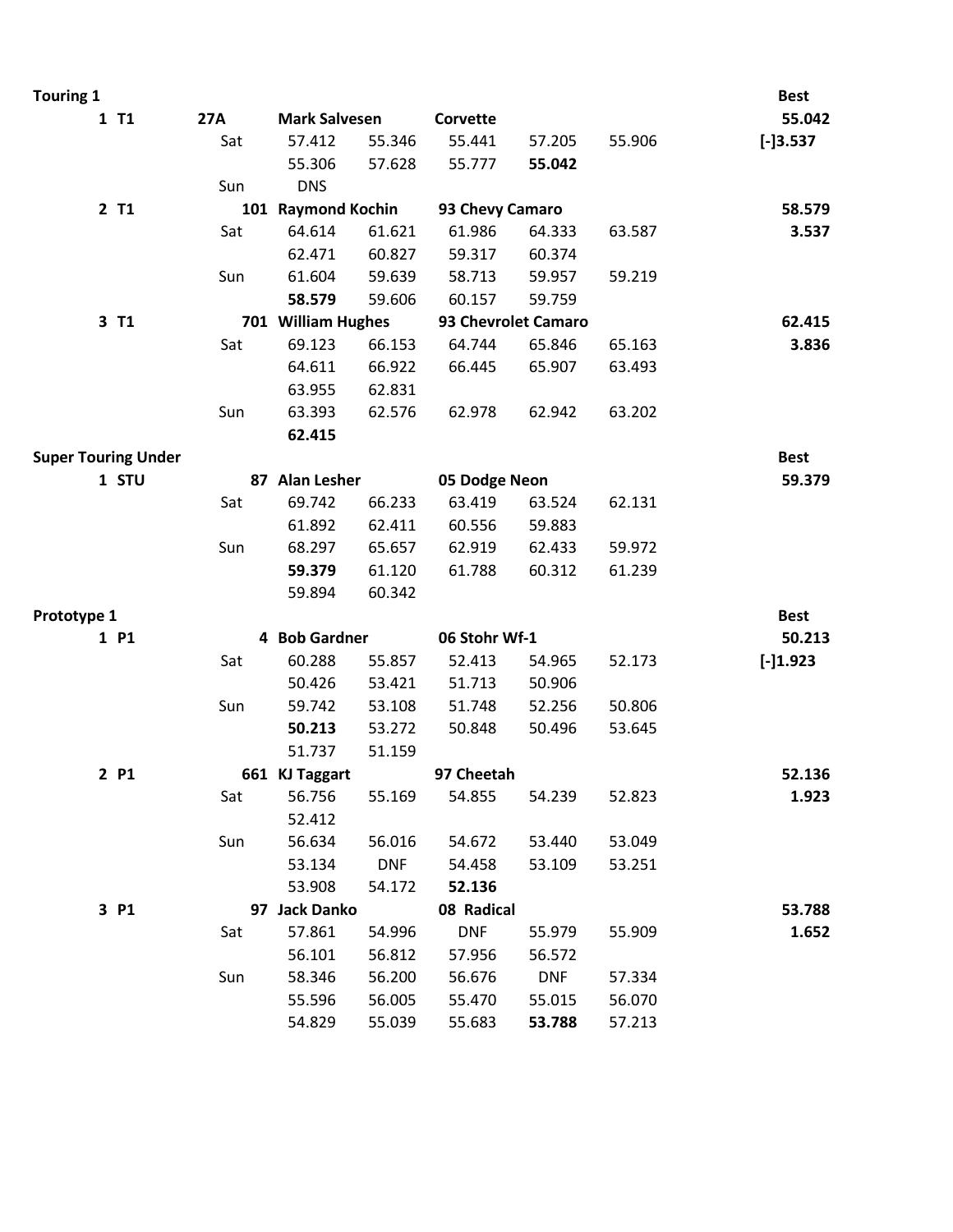| Formula V                  |     |                   |        |               |                       |        | <b>Best</b> |
|----------------------------|-----|-------------------|--------|---------------|-----------------------|--------|-------------|
| 1 FV                       |     | 95 John Pitman    |        | 97 Caracal CR |                       |        | 62.116      |
|                            | Sat | 66.921            | 64.317 | 63.870        | 63.309                | 63.364 | $[-]4.175$  |
|                            |     | 63.192            | 63.213 | 62.541        | 63.024                |        |             |
|                            | Sun | 63.519            | 62.732 | 62.116        | 67.337                | 63.460 |             |
|                            |     | 62.269            | 63.236 | 62.459        | 63.214                | 64.286 |             |
|                            |     | 62.746            | 63.296 | 63.305        | 62.984                | 63.717 |             |
| 2 FV                       |     | 35 Michael White  |        |               | 82 Lynx B Formula Vee |        | 66.291      |
|                            | Sat | <b>DNF</b>        | 73.704 | 94.317        | 75.009                | 73.251 | $[-]4.175$  |
|                            |     | 72.231            | 69.524 | 69.806        | 68.652                |        |             |
|                            | Sun | 71.247            | 69.449 | 69.361        | 68.456                | 66.986 |             |
|                            |     | 66.826            | 66.429 | 66.436        | 66.339                | 68.209 |             |
|                            |     | 67.214            | 67.243 | 67.949        | 66.570                | 66.291 |             |
| <b>Formula Ford</b>        |     |                   |        |               |                       |        | <b>Best</b> |
| $1$ FF                     |     | 18 Tony Preston   |        | 73 Lola T340  |                       |        | 65.221      |
|                            | Sat | 77.278            | 75.287 | 72.252        | 70.342                | 69.778 |             |
|                            |     | 70.046            | 67.621 | 67.873        |                       |        |             |
|                            | Sun | 72.466            | 71.223 | 71.558        | 68.028                | 65.221 |             |
|                            |     | 66.274            | 71.913 | 68.517        | 67.728                |        |             |
| <b>Formula Continental</b> |     |                   |        |               |                       |        | <b>Best</b> |
| 1 FC                       |     | 92 John Stinsmen  |        | 94 Van Diemen |                       |        | 61.494      |
|                            | Sat | 77.589            | 66.924 | 65.716        | 66.082                | 61.961 | $[-] 6.421$ |
|                            |     | 61.494            |        |               |                       |        |             |
|                            | Sun | <b>DNS</b>        |        |               |                       |        |             |
| 2 FC                       |     | 192 Jane Stinsmen |        | 94 Van Diemen |                       |        | 67.915      |
|                            | Sat | 68.431            | 68.910 | 67.915        | 68.799                | 68.315 | 6.421       |
|                            |     | 69.176            |        |               |                       |        |             |
|                            | Sun | <b>DNS</b>        |        |               |                       |        |             |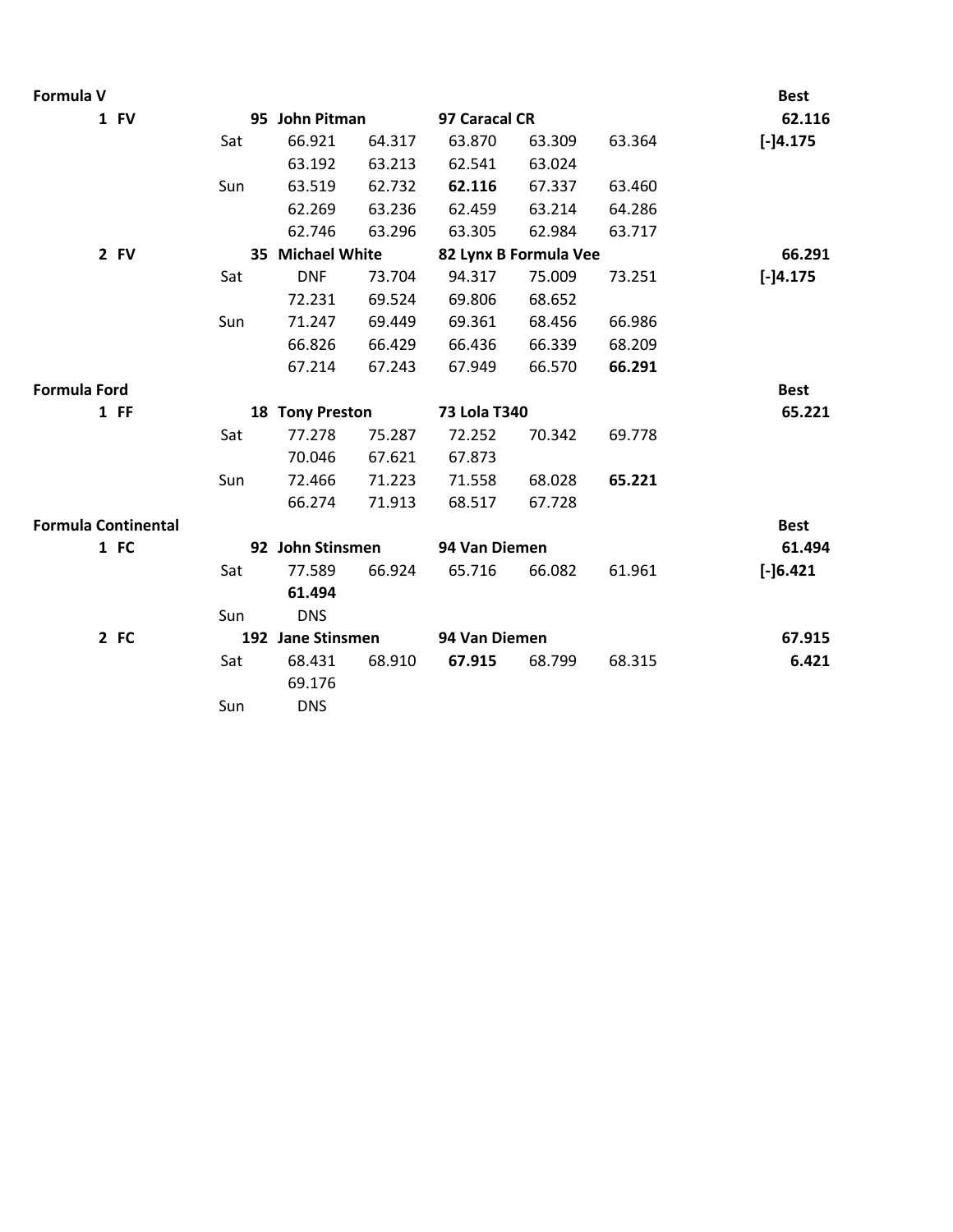| Formula S         |           |           |                       |        |                    |                             |                                    | <b>Best</b> |
|-------------------|-----------|-----------|-----------------------|--------|--------------------|-----------------------------|------------------------------------|-------------|
|                   | 1 FS      |           | 94 Dave Cutchins      |        |                    |                             | 00 Mazda Prototype Formula Renesis | 52.835      |
|                   |           | Sat       | 55.116                | 54.509 | 54.618             | 53.816                      | 54.575                             | $[-]1.927$  |
|                   |           |           | 54.169                | 54.237 | 53.227             | 52.835                      |                                    |             |
|                   |           | Sun       | 55.946                | 55.137 | 54.589             | 52.835                      |                                    |             |
|                   | 2 FS      |           | 68 Timm Murphy        |        | 99 Freddie Mercury |                             |                                    | 54.762      |
|                   |           | Sat       | 59.917                | 58.764 | 59.332             | 58.275                      | 56.810                             | 1.927       |
|                   |           |           | 58.386                | 56.886 | 56.376             | 56.639                      |                                    |             |
|                   |           | Sun       | 60.250                | 60.570 | 59.995             | 56.749                      | 57.174                             |             |
|                   |           |           | 57.949                | 57.205 | 57.262             | 56.928                      | 55.180                             |             |
|                   |           |           | 59.492                | 57.117 | 56.237             | 56.126                      | 55.996                             |             |
|                   |           |           | 55.647                | 55.852 | 55.810             | 55.970                      |                                    |             |
|                   |           |           | 54.762                | 55.753 |                    |                             |                                    |             |
|                   | 3 FS      |           | 666 Dan Ennis         |        |                    | 99 Formula Mazda FM         |                                    | 55.608      |
|                   |           | Sat       | 62.631                | 59.563 | 58.427             | 58.425                      | 56.857                             | 0.846       |
|                   |           |           | 56.813                | 57.815 | 56.642             | 58.176                      | 57.364                             |             |
|                   |           |           | 56.386                | 56.623 |                    |                             |                                    |             |
|                   |           | Sun       | 59.523                | 57.640 | 57.298             | 58.141                      | 56.230                             |             |
|                   |           |           | 55.608                | 57.997 | 56.264             | 57.596                      | 57.462                             |             |
|                   |           |           | 56.076                | 56.627 | 56.960             | 56.028                      | 56.971                             |             |
|                   |           |           | 56.716                | 60.499 | 56.759             |                             |                                    |             |
| <b>Inex Mod</b>   |           |           |                       |        |                    |                             |                                    | <b>Best</b> |
|                   | $1 \,$ IM |           | 60 Rod Holtzapple     |        |                    | 06 600 Racing Thun Roadster |                                    | 58.898      |
|                   |           | Sat       | 62.303                | 60.675 | 59.355             | 60.290                      | 59.169                             | $[-]2.171$  |
|                   |           |           | 59.398                | 60.132 | 59.041             | 59.597                      |                                    |             |
|                   |           | Sun       | 65.729                | 61.971 | 62.426             | 60.685                      | 59.143                             |             |
|                   |           |           | 59.255                | 59.136 | 59.495             | 58.898                      | 59.843                             |             |
|                   |           |           | 59.262                | 60.220 |                    |                             |                                    |             |
|                   | $2$ IM    | <b>8L</b> | <b>Skip Levengood</b> |        | 37 Ford Legend     |                             |                                    | 61.069      |
|                   |           | Sat       | 66.280                | 62.406 | 61.069             | 66.541                      | 63.712                             | 2.171       |
|                   |           |           | 62.964                | 63.587 | 63.561             | 63.613                      |                                    |             |
|                   |           | Sun       | 66.030                | 62.994 | 63.523             | 61.134                      | 61.572                             |             |
|                   |           |           | <b>DNF</b>            | 62.123 | 62.224             | 62.505                      | 62.937                             |             |
|                   |           |           | 62.877                | 62.005 | 62.169             | 61.398                      | 62.558                             |             |
| <b>Historic 1</b> |           |           |                       |        |                    |                             |                                    | <b>Best</b> |
|                   | 1 H1      |           | 27 Bill Lessig        |        | 67 Lotus Elan      |                             |                                    | 62.608      |
|                   |           | Sat       | 69.487                | 65.946 | 64.100             | 64.148                      | 65.194                             |             |
|                   |           |           | 65.002                | 62.861 | 65.540             | 63.913                      | 63.192                             |             |
|                   |           | Sun       | 66.331                | 63.712 | 63.850             | 65.406                      | 63.016                             |             |
|                   |           |           | 62.608                | 65.088 | 63.887             | 63.862                      | 66.600                             |             |
|                   |           |           | 63.656                | 63.445 |                    |                             |                                    |             |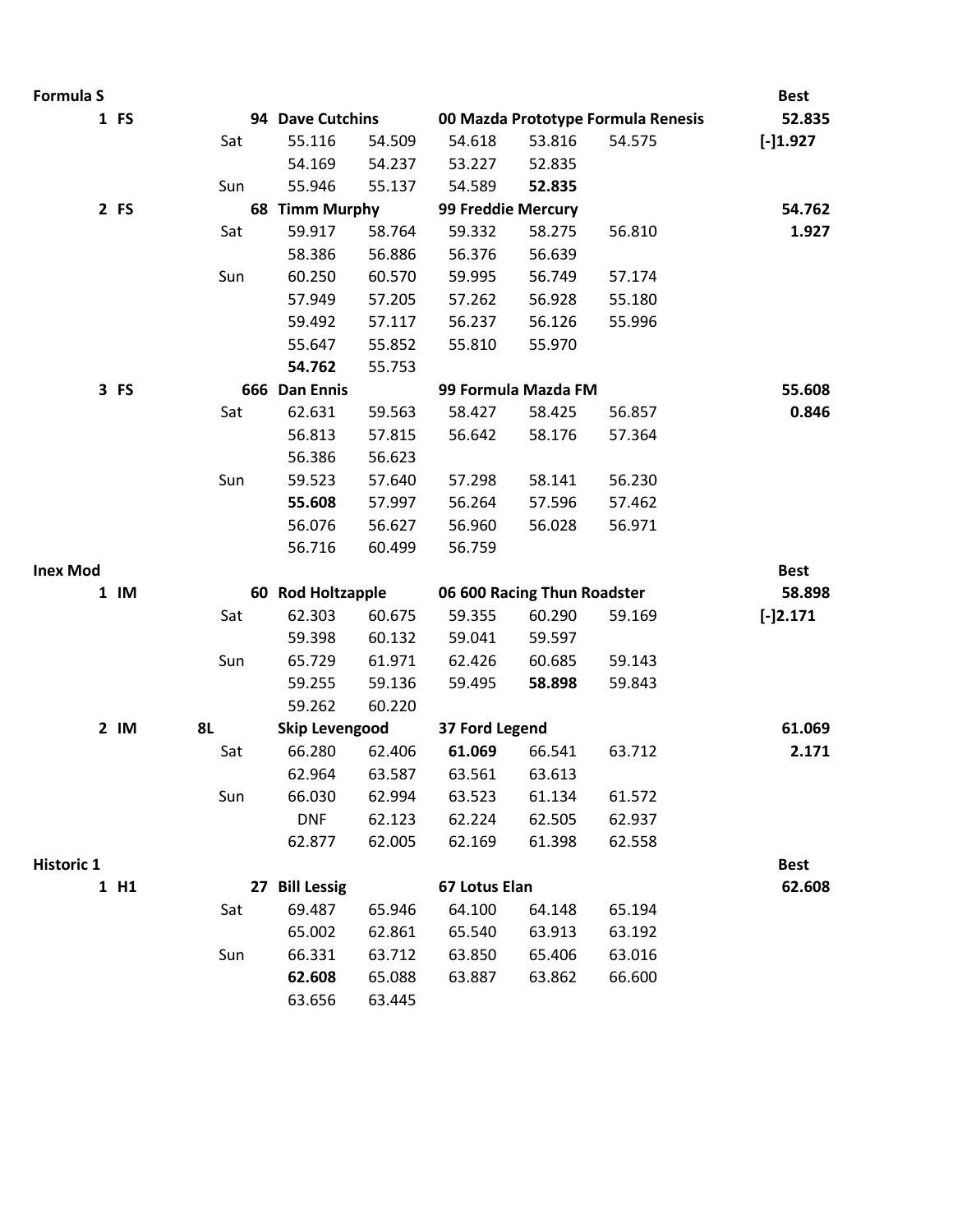| <b>Historic 2</b> |                  |     |                    |            |                      |                                |        | <b>Best</b> |
|-------------------|------------------|-----|--------------------|------------|----------------------|--------------------------------|--------|-------------|
|                   | 1 H <sub>2</sub> |     | 171 Richard Good   |            | 72 Triumph TR6       |                                |        | 58.656      |
|                   |                  | Sat | 65.413             | 61.659     | 60.379               | 59.401                         | 58.656 | $[-]$ 5.406 |
|                   |                  |     | 59.350             | 59.162     | 58.745               | 59.681                         | 61.197 |             |
|                   |                  |     | 58.970             | 59.179     |                      |                                |        |             |
|                   |                  | Sun | <b>DNS</b>         |            |                      |                                |        |             |
|                   | 2 H <sub>2</sub> |     | 210 Boyd Wagner    |            | 74 Triumph TR6       |                                |        | 64.062      |
|                   |                  | Sat | 67.784             | 65.865     | 65.557               | 67.207                         | 65.252 | 5.406       |
|                   |                  |     | 65.791             | 67.728     | 65.272               | 64.789                         | 66.481 |             |
|                   |                  |     | 64.574             | 64.062     |                      |                                |        |             |
|                   |                  | Sun | 66.510             | 65.149     | 65.229               | 66.506                         | 64.857 |             |
|                   |                  |     | 64.492             |            |                      |                                |        |             |
|                   | 3 H <sub>2</sub> |     | 7 Tim Murphy       |            |                      |                                |        | 65.069      |
|                   |                  | Sat | 75.297             | <b>DNF</b> | 69.695               | 68.792                         | 67.851 | 1.007       |
|                   |                  | Sun | 68.309             | 66.272     | 70.856               | 67.203                         | 66.455 |             |
|                   |                  |     | 66.727             | 65.716     | 65.069               | 65.686                         | 66.618 |             |
|                   |                  |     | 67.455             | 67.262     |                      |                                |        |             |
| <b>Historic 4</b> |                  |     |                    |            |                      |                                |        | <b>Best</b> |
|                   | 1 H4             |     | 310 Ian Wagner     |            |                      | <b>69 Austin Healey Sprite</b> |        | 64.834      |
|                   |                  | Sat | 70.406             | 68.503     | 67.044               | 66.808                         | 65.963 |             |
|                   |                  |     | 64.834             | 66.398     | 65.502               | 65.143                         | 66.447 |             |
|                   |                  |     | 65.953             | 64.976     |                      |                                |        |             |
|                   |                  | Sun | 66.631             | 67.395     | 65.785               |                                |        |             |
| Vintage 1         |                  |     |                    |            |                      |                                |        | <b>Best</b> |
|                   | 1 V1             |     | 82 Warren Schiff   |            | 62 Lotus 7           |                                |        | 59.368      |
|                   |                  | Sat | 63.795             | 62.685     | 61.971               | 60.870                         | 59.657 |             |
|                   |                  |     | 59.368             | 61.265     | 60.657               | 60.658                         |        |             |
|                   |                  | Sun | 63.836             | 61.703     | 61.202               | 61.340                         | 59.502 |             |
|                   |                  |     | 59.619             | 61.013     | 60.235               | 60.197                         |        |             |
| <b>Vintage 3</b>  |                  |     |                    |            |                      |                                |        | <b>Best</b> |
|                   | 1 V3             |     | 887 William Norton |            | 60 Cooper Nor-Vin Fo |                                |        | 100.045     |
|                   |                  | Sat | <b>DNF</b>         | 100.045    |                      |                                |        |             |
|                   |                  | Sun | <b>DNS</b>         |            |                      |                                |        |             |
| Special 1         |                  |     |                    |            |                      |                                |        | <b>Best</b> |
|                   | 1 S1             |     | 11 George Bowland  |            | 94 Cheetah           |                                |        | 50.314      |
|                   |                  | Sat | 59.411             | 54.884     | 51.945               | 50.740                         | 51.871 |             |
|                   |                  |     | 50.314             |            |                      |                                |        |             |
|                   |                  | Sun | 53.540             | 52.674     | 52.270               | 51.605                         | 50.961 |             |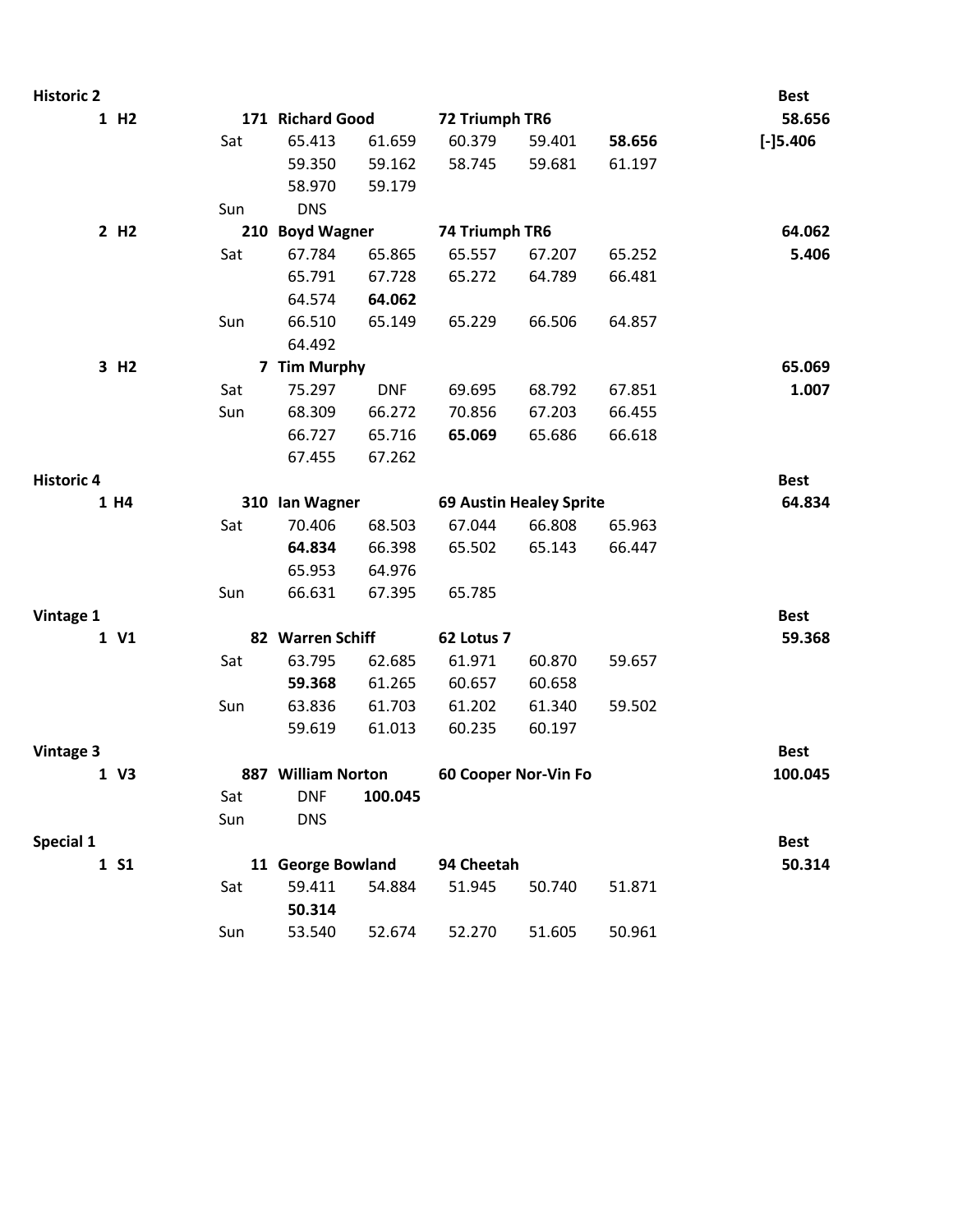| <b>Special 2</b> |                  |     |                         |        |                   |                    |        | <b>Best</b> |
|------------------|------------------|-----|-------------------------|--------|-------------------|--------------------|--------|-------------|
|                  | 1 S <sub>2</sub> |     | 282 Robert Oswald, SR   |        | 70 VW Karman Ghia |                    |        | 56.081      |
|                  |                  | Sat | 60.466                  | 57.340 | 57.098            | 57.751             | 56.851 | $[-]3.399$  |
|                  |                  |     | 57.052                  | 57.518 | 57.097            | 56.081             |        |             |
|                  |                  | Sun | 58.868                  | 57.575 | 58.211            | 56.521             | 56.261 |             |
|                  |                  |     | 56.124                  |        |                   |                    |        |             |
|                  | 2 S <sub>2</sub> |     | 232 John Hartnett       |        | 04 Klaus Hk-2     |                    |        | 59.480      |
|                  |                  | Sat | 66.436                  | 62.879 | 62.422            | 60.853             | 60.137 | 3.399       |
|                  |                  |     | 59.480                  | 59.814 |                   |                    |        |             |
|                  |                  | Sun | <b>DNS</b>              |        |                   |                    |        |             |
|                  | 3 S <sub>2</sub> |     | 1 Elazar Mann           |        | 92 Subaru SVX     |                    |        | 60.931      |
|                  |                  | Sat | 66.935                  | 63.582 | 62.841            | 63.949             | 62.853 | 1.451       |
|                  |                  |     | 62.478                  | 63.911 | 62.331            | 63.101             |        |             |
|                  |                  | Sun | 65.058                  | 62.246 | 62.282            | 62.768             | 62.029 |             |
|                  |                  |     | 61.663                  | 61.112 | 60.931            | 61.014             | 62.135 |             |
|                  |                  |     | 61.705                  | 61.489 | 61.545            | <b>DNF</b>         | 61.444 |             |
|                  | 4 S <sub>2</sub> |     | 5 Steve Marsh           |        | 10 Subaru JuSTi   |                    |        | 61.018      |
|                  |                  | Sat | 67.900                  | 65.366 | 64.048            | 64.114             | 62.177 | 0.087       |
|                  |                  |     | 61.018                  | 64.870 | 66.354            | 64.168             |        |             |
|                  |                  | Sun | 68.206                  | 66.901 | 66.814            |                    |        |             |
|                  | 5 S <sub>2</sub> |     | 416 James M. Weinheimer |        |                   | 85 Volkswagen Golf |        | 61.559      |
|                  |                  | Sat | 66.243                  | 64.050 | 63.005            | 65.018             | 63.203 | 0.541       |
|                  |                  |     | 62.882                  | 64.545 | 62.166            | 62.593             |        |             |
|                  |                  | Sun | 70.280                  | 65.610 | 64.329            | 64.891             | 61.914 |             |
|                  |                  |     | 61.654                  | 65.350 | 61.640            | 61.559             | 64.808 |             |
|                  |                  |     | 61.881                  | 62.005 | 64.340            | 62.308             | 61.569 |             |
|                  | 6 S2             |     | 116 Jim Weinheimer      |        |                   | 85 VW Golf         |        | 63.469      |
|                  |                  | Sat | <b>DNF</b>              | 75.783 | 72.789            | 71.757             | 69.464 | 1.910       |
|                  |                  |     | 67.882                  | 68.870 | 67.688            | 66.295             | 67.960 |             |
|                  |                  |     | 65.205                  | 64.220 |                   |                    |        |             |
|                  |                  | Sun | 68.466                  | 65.324 | 64.727            | 65.533             | 65.517 |             |
|                  |                  |     | 63.958                  | 65.859 | 64.527            | 64.618             | 65.101 |             |
|                  |                  |     | 64.474                  | 63.469 |                   |                    |        |             |
| <b>Special 3</b> |                  |     |                         |        |                   |                    |        | <b>Best</b> |
|                  | 1 S3             |     | 909 Jeffrey Rossi Jr    |        | 93 Chevy S-10     |                    |        | 59.885      |
|                  |                  | Sat | 62.616                  | 60.953 | 60.404            | 61.004             | 59.942 |             |
|                  |                  |     | 59.885                  |        |                   |                    |        |             |
|                  |                  | Sun | 61.921                  | 61.104 | 60.423            | 61.630             | 60.627 |             |
|                  |                  |     | 60.763                  | 60.867 | 60.644            | 61.633             |        |             |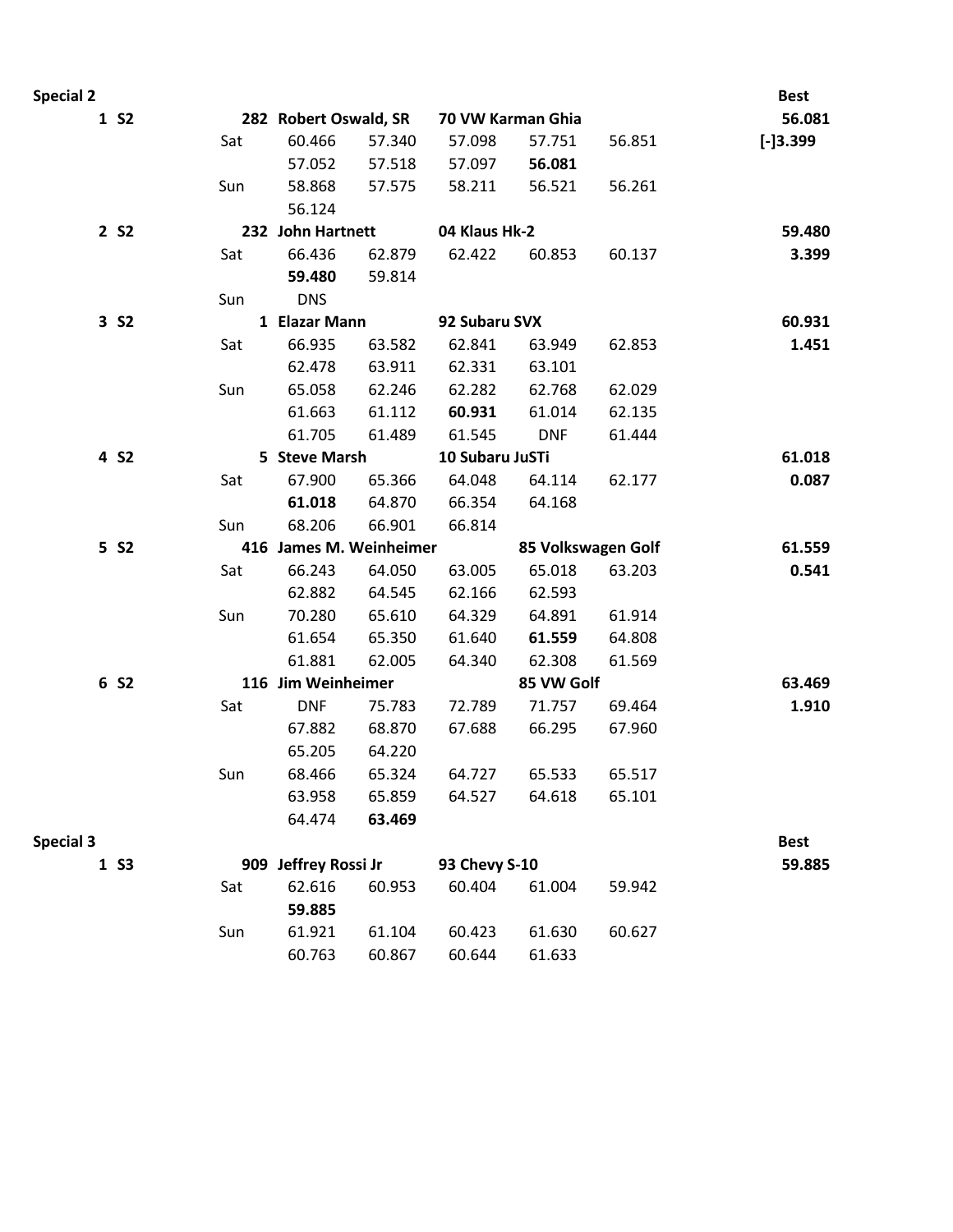|                | 55 Years and Still Climbing |                          |                |                                       | <b>Blue Mountain Region SCCA</b>   |                             |                |                  |         |
|----------------|-----------------------------|--------------------------|----------------|---------------------------------------|------------------------------------|-----------------------------|----------------|------------------|---------|
|                |                             |                          |                |                                       | <b>Final Raw Time Results</b>      |                             |                |                  |         |
|                |                             |                          |                |                                       | 2014 Spring Jefferson TT           |                             |                |                  |         |
|                |                             |                          |                |                                       | May 24-25, 2014                    |                             |                |                  |         |
|                |                             |                          |                |                                       | <b>Timed Entries: 64</b>           | <b>BLUE MOUNTAIN REGION</b> |                |                  |         |
|                |                             |                          |                |                                       |                                    |                             |                |                  |         |
| Raw Pos.       | Pos.                        | Class                    | #              | <b>Driver</b>                         | <b>Car Model</b>                   | <b>Raw Time</b>             | Diff.          | From 1st         | Avg MPH |
| $\mathbf{1}$   | $\mathbf{1}$                | P1                       | $\overline{4}$ | <b>Bob Gardner</b>                    | 06 Stohr Wf-1                      | 50.213                      | 0              | 0                | 78.9    |
| $\overline{2}$ | $\mathbf{1}$                | S <sub>1</sub>           | 11             | George Bowland                        | 94 Cheetah                         | 50.314                      | 0.101          | 0.101            | 78.7    |
| 3              | $\overline{2}$              | P1                       | 661            | KJ Taggart                            | 97 Cheetah                         | 52.136                      | 1.822          | 1.923            | 76.0    |
| $\overline{4}$ | $\mathbf 1$                 | FS                       | 94             | Dave Cutchins                         | 00 Mazda Prototype Formula Renesis | 52.835                      | 0.699          | 2.622            | 75.0    |
| 5              | 3                           | P1                       | 97             | Jack Danko                            | 08 Radical                         | 53.788                      | 0.953          | 3.575            | 73.6    |
| 6              | $\overline{2}$              | FS                       | 68             | <b>Timm Murphy</b>                    | 99 Freddie Mercury                 | 54.762                      | 0.974          | 4.549            | 72.3    |
| $\overline{7}$ | $\,1\,$                     | T1                       | 27A            | Mark Salvesen                         | Corvette                           | 55.042                      | 1.254          | 4.829            | 71.9    |
| 8              | $\mathbf{1}$                | SSM                      | $\mathbf{1}$   | Dan Reed                              | 86 Corvette                        | 55.553                      | 0.373          | 5.340            | 71.3    |
| 9              | 3                           | FS                       | 666            | Dan Ennis                             | 99 Formula Mazda FM                | 55.608                      | 0.055          | 5.395            | 71.2    |
| 10             | $\,1\,$                     | S <sub>2</sub>           | 282            | Robert Oswald, SR                     | 70 VW Karman Ghia                  | 56.081                      | 0.473          | 5.868            | 70.6    |
| 11             | $\mathbf{1}$                | AS                       | 42             | Brian Halecki                         | 87 Chevrolet Camaro                | 57.211                      | 1.130          | 6.998            | 69.2    |
| 12             | $\mathbf{1}$                | <b>SM</b>                | 193            | Kendrick Giambattista                 | 95 BMW                             | 57.471                      | 0.260          | 7.258            | 68.9    |
| 13             | $\mathbf{1}$                | <b>ITE</b>               | 10             | Eric Hulshart                         | 01 Audi S4                         | 58.131                      | 0.660          | 7.918            | 68.1    |
| 14             | $\mathbf{1}$                | <b>ESP</b>               | 19             | Michael Robinson                      | 99 Chevy Camaro                    | 58.415                      | 0.284          | 8.202            | 67.8    |
| 15             | $\mathbf{1}$                | RALLY                    | 41             | Houssam Tarabay                       | 06 Mitsubishi evolution IX         | 58.453                      | 0.038          | 8.240            | 67.7    |
| 16             | $\overline{2}$              | T1                       | 101            | Raymond Kochin                        | 93 Chevy Camaro                    | 58.579                      | 0.126          | 8.366            | 67.6    |
| 17             | $\mathbf{1}$                | H2                       | 171            | <b>Richard Good</b>                   | 72 Triumph TR6                     | 58.656                      | 0.077          | 8.443            | 67.5    |
| 18             | $\overline{2}$              | SSM                      | 91             | Adreienne Vrabel                      | 86 Chevrolet Corvette              | 58.743                      | 0.087          | 8.530            | 67.4    |
| 19             | $\,1\,$                     | IM                       | 60             | Rod Holtzapple                        | 06 600 Racing Thun Roadster        | 58.898                      | 0.155          | 8.685            | 67.2    |
| 20             | $\overline{2}$              | <b>ESP</b>               | <b>B4</b>      | Gibby Bozicevich                      | 99 Camaro Z-28                     | 58.974                      | 0.076          | 8.761            | 67.1    |
| 21             | 3                           | <b>ESP</b>               | L8             | Kris Reid                             | 99 Chevy Z28                       | 59.317                      | 0.343          | 9.104            | 66.8    |
| 22             | $\mathbf 1$                 | V1                       | 82             | Warren Schiff                         | 62 Lotus 7                         | 59.368                      | 0.051          | 9.155            | 66.7    |
| 23             | $\mathbf{1}$                | STU                      | 87             | Alan Lesher                           | 05 Dodge Neon                      | 59.379                      | 0.011          | 9.166            | 66.7    |
| 24             | $\overline{2}$              | S <sub>2</sub>           | 232            | John Hartnett                         | 04 Klaus Hk-2                      | 59.480                      | 0.101          | 9.267            | 66.6    |
| 25             | $\mathbf 1$                 | S <sub>3</sub>           | 909            | Jeffrey Rossi Jr                      | 93 Chevy S-10                      | 59.885                      | 0.405          | 9.672            | 66.1    |
| 26             | $\mathbf{1}$                | <b>DSP</b>               | 63             | Vincent Wieczorek                     | 98 Acura Integra GSR               | 60.361                      | 0.476          | 10.148           | 65.6    |
| 27             | $1\,$                       | <b>SMF</b>               | 37             | Ray Hollister                         | 07 Chevy Cobalt                    | 60.391                      | 0.030          | 10.178           | 65.6    |
| 28             | 3                           | S <sub>2</sub>           | $1\,$          | Elazar Mann                           | 92 Subaru SVX                      | 60.931                      | 0.540          | 10.718           | 65.0    |
| 29             | $\overline{4}$              | S <sub>2</sub>           | 5              | <b>Steve Marsh</b>                    | 10 Subaru JuSTi                    | 61.018                      | 0.087          | 10.805           | 64.9    |
| 30             | $\overline{2}$              | IM                       | 8L             | Skip Levengood                        | 37 Ford Legend                     | 61.069                      | 0.051          | 10.856           | 64.8    |
| 31             | $\overline{\mathbf{4}}$     | <b>ESP</b>               | 932            | James Nauman                          | 05 Subaru Impreza WRX              | 61.118                      | 0.049          | 10.905           | 64.8    |
| 32             | $\overline{2}$              | <b>SMF</b>               | 115            | Jason Ackerman                        | 96 VW GTI                          | 61.421                      | 0.303          | 11.208           | 64.5    |
| 33             | $\mathbf{1}$                | FC                       | 92             | John Stinsmen                         | 94 Van Diemen                      | 61.494                      | 0.073          | 11.281           | 64.4    |
| 34             | 5                           | S <sub>2</sub>           | 416            | James M. Weinheimer                   | 85 Volkswagen Golf                 | 61.559                      | 0.065          | 11.346           | 64.3    |
| 35             | $\mathbf 1$                 | <b>FV</b>                | 95             | John Pitman                           | 97 Caracal CR                      | 62.116                      | 0.557          | 11.903           | 63.8    |
| 36             | $\mathbf{1}$                | <b>ITS</b>               | 3              | Dale Witman                           | 85 Mazda RX7                       | 62.126                      | 0.010          | 11.913           | 63.7    |
| 37             | $\mathbf{1}$                | <b>FSP</b>               | 73             | Dave Merritt                          | 07 VW Rabbit                       | 62.315                      | 0.189          | 12.102           | 63.5    |
| 38             | 3                           | T1                       | 701            |                                       | 93 Chevrolet Camaro                |                             |                | 12.202           | 63.4    |
| 39             |                             | <b>SMIA</b>              | 25             | <b>William Hughes</b><br>Ken Gillette | 00 Mazda Miata                     | 62.415<br>62.444            | 0.100<br>0.029 | 12.231           | 63.4    |
| 40             | $\mathbf{1}$                |                          |                | Jeff Henderson                        |                                    |                             |                |                  |         |
| 41             | 3<br>5                      | <b>SMF</b><br><b>ESP</b> | 31<br>4        | Dennis Williams                       | 98 Mercedes C43 Amg                | 62.462<br>62.559            | 0.018<br>0.097 | 12.249<br>12.346 | 63.4    |
|                |                             |                          |                |                                       | 67 Lotus Elan                      |                             |                |                  | 63.3    |
| 42             | $\,1\,$                     | H1                       | 27             | <b>Bill Lessig</b>                    |                                    | 62.608                      | 0.049          | 12.395           | 63.3    |
| 43             | $\overline{2}$              | <b>DSP</b>               | 89             | David Hoppe                           | 92 BMW 325i                        | 62.661                      | 0.053          | 12.448           | 63.2    |
| 44             | $\overline{2}$              | <b>ITS</b>               | 103            | George Witman                         | 85 Mazda RX7                       | 62.821                      | 0.160          | 12.608           | 63.0    |
| 45             | $1\,$                       | <b>CSP</b>               | 86             | Keith Gerhard                         | 00 Mazda Miata                     | 62.947                      | 0.126          | 12.734           | 62.9    |
| 46             | $\mathbf{1}$                | <b>BSP</b>               | 307            | <b>Robert Daley</b>                   | 03 Honda S2000                     | 63.162                      | 0.215          | 12.949           | 62.7    |
| 47             | 6                           | S <sub>2</sub>           | 116            | Jim Weinheimer                        | 85 VW Golf                         | 63.469                      | 0.307          | 13.256           | 62.4    |
| 48             | $\overline{\mathbf{4}}$     | <b>SMF</b>               | 511            | George Ackerman                       | 96 VW GTI                          | 63.610                      | 0.141          | 13.397           | 62.3    |
| 49             | 5                           | <b>SMF</b>               | 13             | Gary Reider                           | 86 Saab 900s                       | 63.990                      | 0.380          | 13.777           | 61.9    |
| 50             | $\mathbf 2$                 | H <sub>2</sub>           | 210            | Boyd Wagner                           | 74 Triumph TR6                     | 64.062                      | 0.072          | 13.849           | 61.8    |
| 51             | $\mathbf{1}$                | <b>ITC</b>               | 77             | Glenn Hoffman                         | 75 VW Scirocco                     | 64.504                      | 0.442          | 14.291           | 61.4    |
| 52             | $\mathbf 1$                 | GT3                      | 57             | <b>Grace Huntzinger</b>               | 86 VW Scirocco                     | 64.506                      | 0.002          | 14.293           | 61.4    |
| 53             | $\mathbf 2$                 | <b>BSP</b>               | 707            | <b>Michael Daley</b>                  | 03 Honda S2000                     | 64.706                      | 0.200          | 14.493           | 61.2    |
| 54             | $\mathbf 1$                 | H4                       | 310            | lan Wagner                            | 69 Austin Healey Sprite            | 64.834                      | 0.128          | 14.621           | 61.1    |
| 55             | 3                           | H <sub>2</sub>           | 7              | <b>Tim Murphy</b>                     |                                    | 65.069                      | 0.235          | 14.856           | 60.9    |
| 56             | $\mathbf 1$                 | FF                       | 18             | <b>Tony Preston</b>                   | 73 Lola T340                       | 65.221                      | 0.152          | 15.008           | 60.7    |
| 57             | 6                           | <b>SMF</b>               | 313            | Paul Havranek                         | Saab                               | 65.228                      | 0.007          | 15.015           | 60.7    |
| 58             | $\overline{7}$              | <b>SMF</b>               | 70             | Joe Keech                             | 02 Mini Cooper S                   | 65.518                      | 0.290          | 15.305           | 60.4    |
| 59             | $\overline{2}$              | FV                       | 35             | Michael White                         | 82 Lynx B Formula Vee              | 66.291                      | 0.773          | 16.078           | 59.7    |
| 60             | $\overline{2}$              | FC                       | 192            | Jane Stinsmen                         | 94 Van Diemen                      | 67.915                      | 1.624          | 17.702           | 58.3    |
| 61             | $\overline{2}$              | FSP                      | 75             | Donald DeHart                         | 98 Dodge Neon                      | 68.347                      | 0.432          | 18.134           | 57.9    |